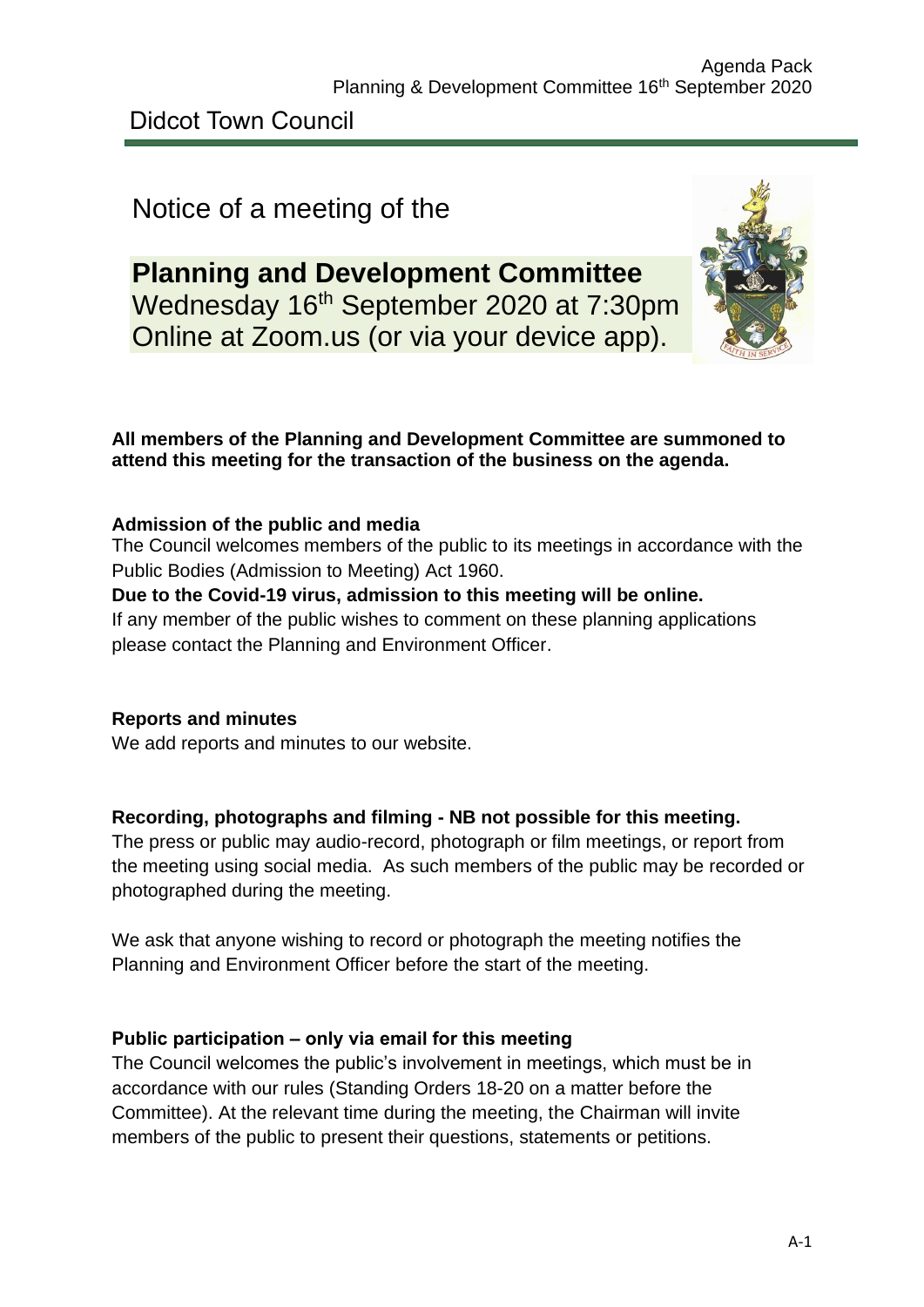# *To participate, or to view without speaking – please email the Town Clerk to request an invitation and the meeting ID. The password will be sent approx. 30 minutes before the meeting is due to begin.*

To contact the Planning and Environment Officer, please email

[Glangton@didcot.gov.uk.](mailto:Glangton@didcot.gov.uk)

*For more details on how to join the meeting, please see overleaf.*

#### **How to join the meeting using zoom.us**

Should any member of the public wish to join the electronic meeting, please contact the Planning and Environment Officer by email [\(GLangton@Didcot.Gov.UK\)](mailto:GLangton@Didcot.Gov.UK).

You will be provided with instructions on how to join the meeting electronically. You will also need to sign up to a Zoom account, which is free. You should use your browser to find **zoom.us**, then simply follow the instructions to sign up. Should you wish to make a comment rather than attend, please email the Planning and Environment Officer or any Committee Member prior to the meeting.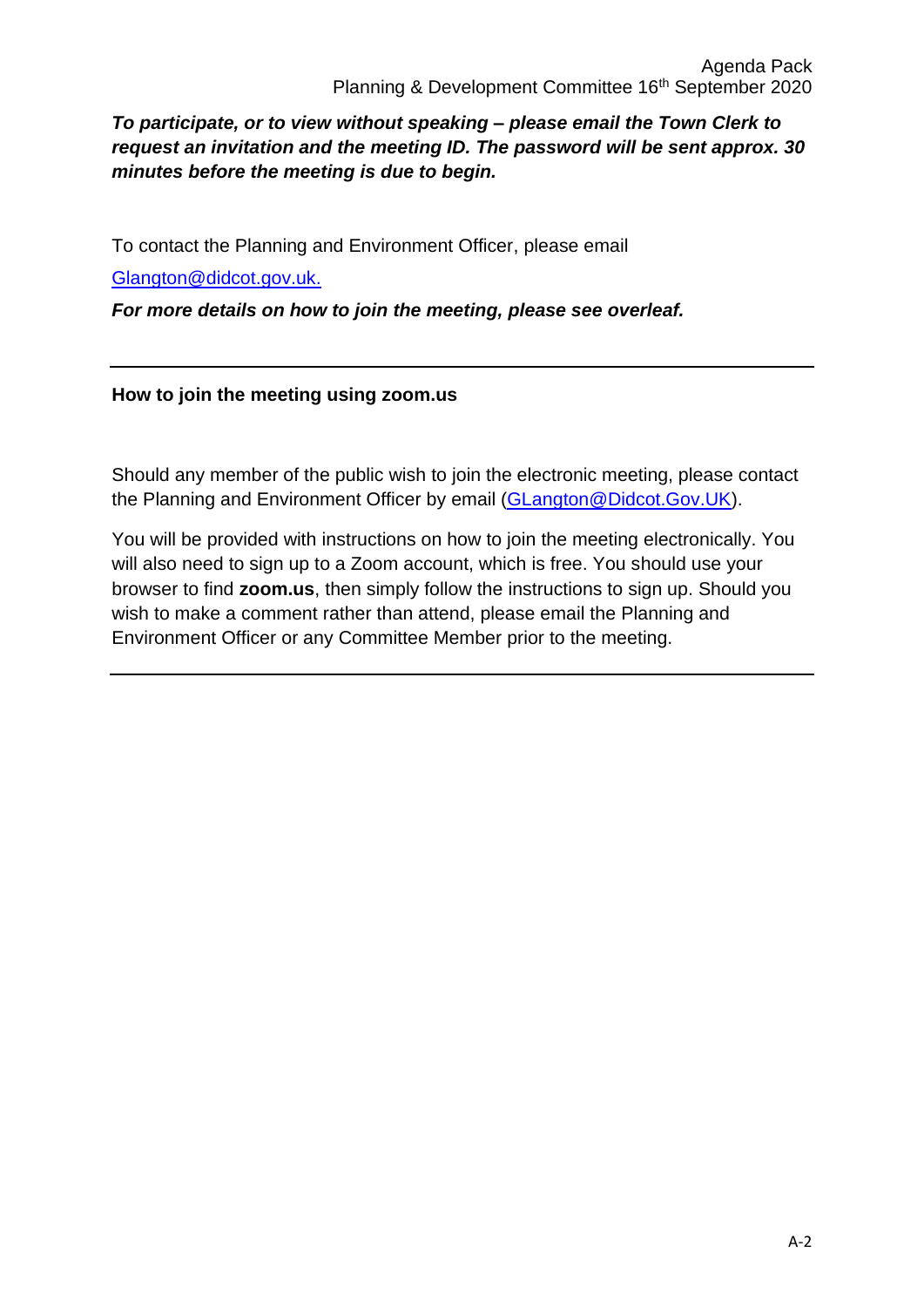# **AGENDA**

- 1. To receive apologies.
- 2. To receive declarations of interest Members should declare any interests they may have on any item on this agenda in accordance with Didcot Town Council's Code of Conduct.
- 3. To approve the draft minutes of the meeting held online via Zoom on  $26<sup>th</sup>$ August 2020.
- 4. Questions on the minutes as to the progress of any item (progress report).
- 5. To note plans for 'Radcot Green', Sutton Courtenay at FCC Environment Site.
- 6. To receive a report from members following the meeting with OCC Officers regarding the HIF1 plans.
- 7. To consider a request from Sutton Courtenay Parish Council to establish a line of communication and to liaise on planning matters.
- 8. To consider as listed: Planning Applications.
- 9. To note as listed: Applications for certificates of lawful development.
- 10.To consider as listed: Planning Amendments considered outside the meeting.
- 11.To note as listed: planning applications approved.
- 12.To note as listed: planning applications refused.
- 13.To note as listed: planning applications withdrawn.
- 14.To note as listed: planning applications referred.

Theoleecle

Janet Wheeler, **Town Clerk** 20th August 2020

#### **Voting committee members**

Cllr Anthony Dearlove (Chair) Cllr Denise Macdonald (Vice-Chair) Cllr Paul Giesberg Cllr Melissa Mallows Cllr Pam Siggers Cllr Marie Walsh Cllr James Durman

#### **Substitute committee members**

Cllr Axel Macdonald Cllr John Moody Cllr Amanda Sandiford Cllr D Rouane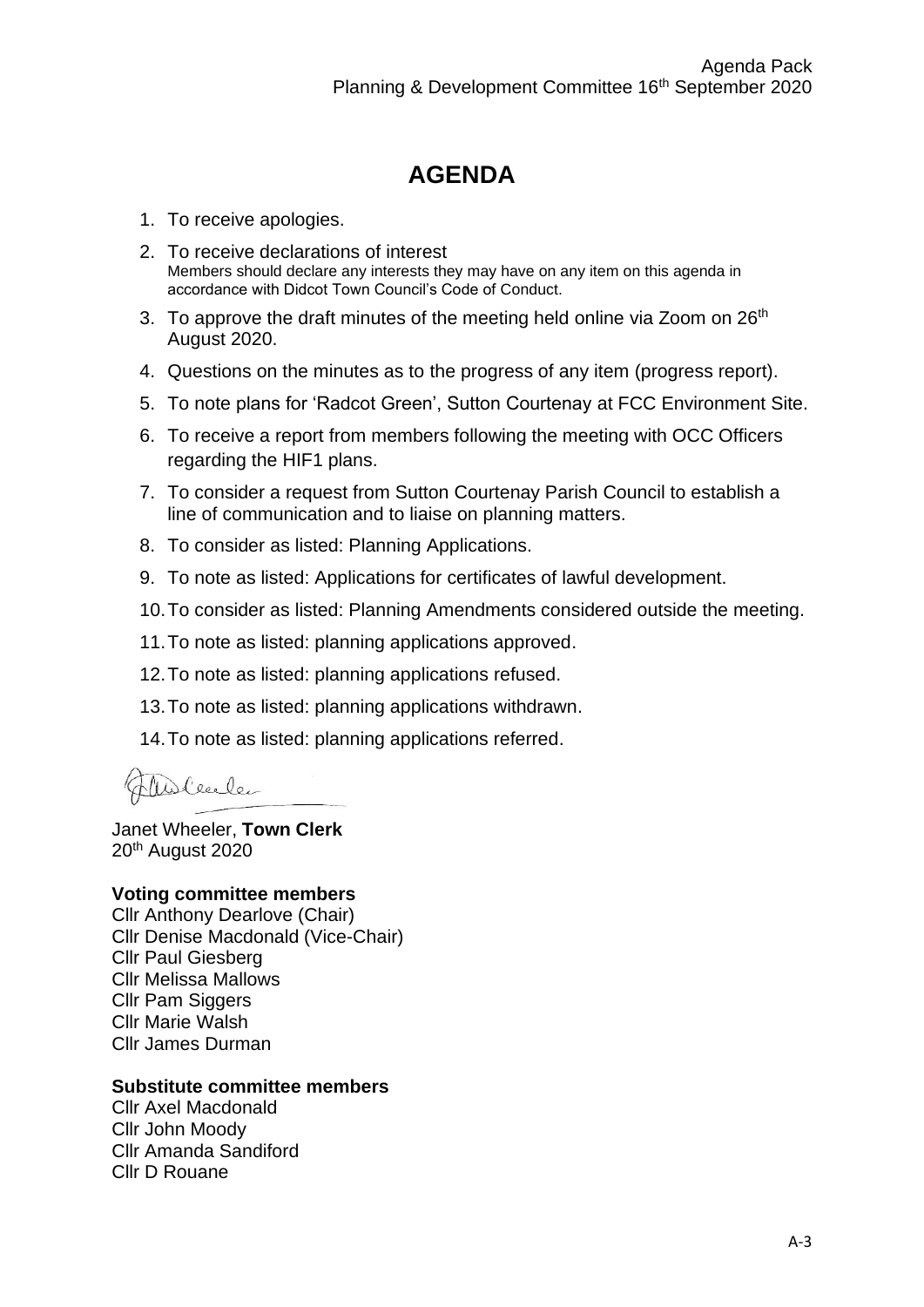# **Planning and Development Committee** Wednesday 26<sup>th</sup> August 2020 at 7:30pm

Online at Zoom.us (or via your device app).



# **PRESENT:**

- Councillors: D Macdonald (in the Chair) M Mallows P Siggers P Giesberg Cllr M Walsh
- Officers: J Wheeler (Town Clerk)
- Others: Cllr C Wilson (non-committee member) Cllr P Davies (non-committee member) Matthew Taylor of Political Developments Ltd.

# **Public Participation**

**Cllr Davies** addressed the Committee, bringing their attention to [LTN 1/20](https://assets.publishing.service.gov.uk/government/uploads/system/uploads/attachment_data/file/906344/cycle-infrastructure-design-ltn-1-20.pdf) a circular regarding cycle infrastructure design which he had previously circulated. He believed that the Jubilee Way roundabout should be redesigned in line with the core design principles as outlined in that paper. Cllr Davies noted his disagreement with the comments made by the Mayor at the previous meeting regarding the HarBUG proposals, comments which he considered to be odds with the advice contained within LTN1/20.

In the light of LTN1/20, he considered the proposals for roundabout improvements at Jubilee Way made by Bloor Homes and on the agenda at item 7 to not be ambitious enough. He considered a more cycle and pedestrian friendly design, [similar to a](https://youtu.be/lHLOXRXYQm0)  [proposed roundabout at Fendon Road in Cambridge,](https://youtu.be/lHLOXRXYQm0) would be more appropriate. This roundabout was based on a Dutch design. To install such a design at this time, he thought, would mean that the roundabout would not have to be improved twice, with the associated traffic problems that could entail. He asked that the Committee reference LTN1/20 and the design at Fendon Road (Cambs) at item 7.

Also, regarding the crossing of the Abingdon way (fig 1 and 2, agenda item 7). The plans showed the crossing junction as widely staggered around an SODC-owned section of land opposite the existing 'Ladygrove Loop' shared path. He requested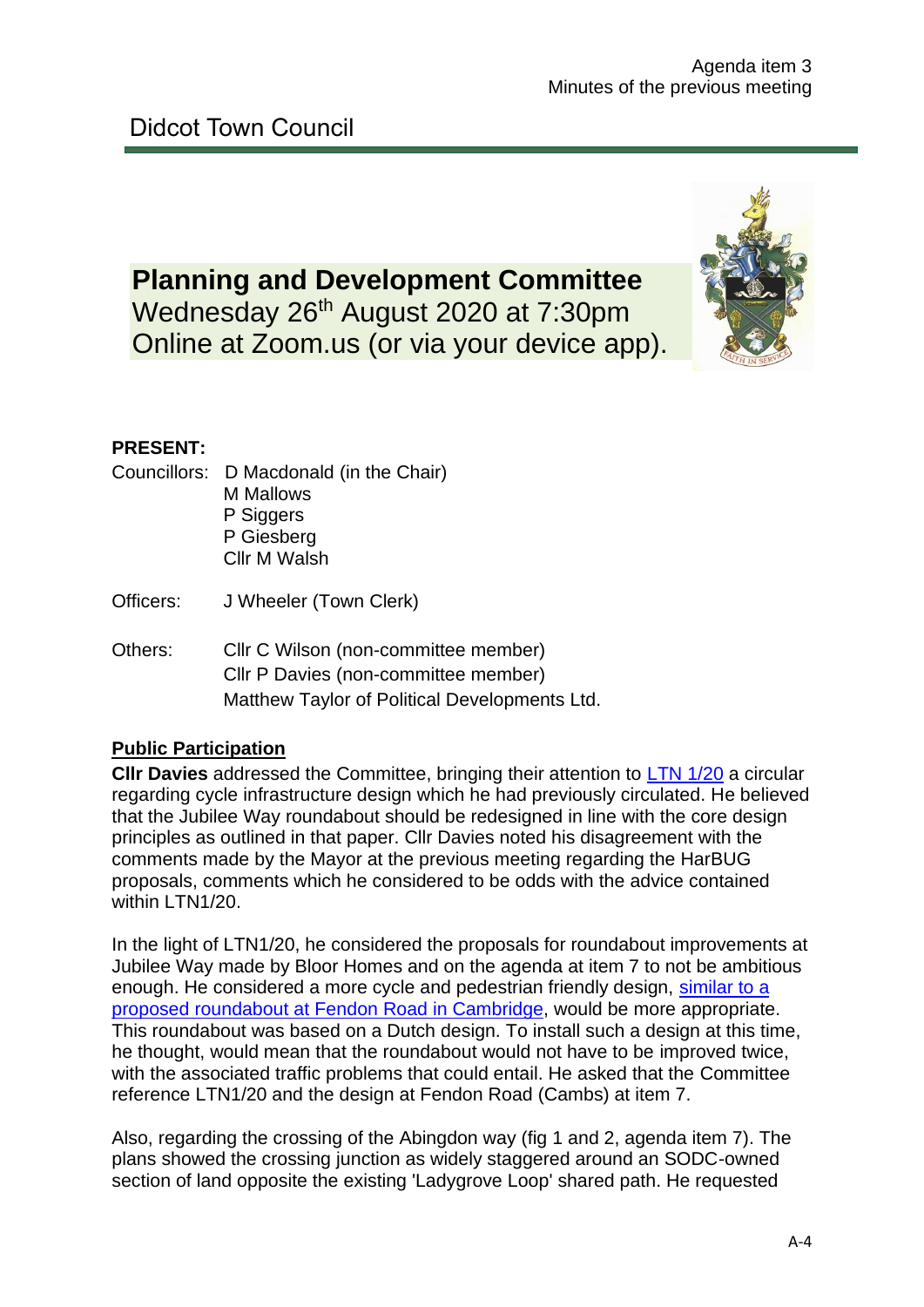that SODC be encouraged to allow to be built, a shared path immediately opposite their existing shared path, thus removing the awkward dog leg for pedestrians and cyclists alike.

Cllr Walsh asked if Cllr Davies had any detail on how much bigger a roundabout would need to be to accommodate a Dutch-style design. Cllr Davies did not have the detail, but he felt that there would be sufficient space at the two roundabouts.

Cllr Macdonald sought clarification on the roundabouts that Cllr Davies was considering would be an opportunity for improvement. Cllr Davies confirmed that both Jubilee Way and the roundabout immediately to the east of Marsh Bridge would both benefit from this type of design, there being pedestrian and cycle shared paths to both at present.

The Town Clerk noted concern that in the dark, cyclists may not be visible, and accidents could occur. Cllr Davies noted that certain drivers would need to be educated to use this type of roundabout but the resultant reduction in speeds would be beneficial.

**Cllr Wilson** addressed the Committee, suggesting that the larger applications on the agenda should be passed to the SODC Planning Committee for scrutiny. She thanked Cllr Davies for his contribution, commenting positively on his suggestions for the roundabouts and connectivity to existing paths at Ladygrove.

Regarding the reserved matters proposal at Purchas Road, she noted that there was some wooded areas and other green space on the site currently. She was concerned that this should be retained. She was also concerned that there was no traffic or parking modelling, and that the proposals included buildings of a significant height. She acknowledged that the proposals were still at the outline stage.

Cllr Macdonald noted that it was for SODC members to call proposals before the SODC Planning Committee but understood that the arrangements in place in response to Covid-19 had amended process slightly.

#### **72.To receive apologies.**

Cllr A Dearlove tendered his apologies.

Cllr J Durman tendered his apologies.

Guy Langton, the Planning & Environment Officer tendered his apologies.

#### **73.To receive declarations of interest.**

Cllr Macdonald declared in interest at item 10 on the agenda, land east of Sandringham Road, her property was close, though not adjacent to the proposed site.

#### **74.To approve the draft minutes of the meeting held online at Zoom.us on 5 th August 2020.**

Cllr Macdonald proposed, Cllr Siggers seconded, and it was RESOLVED to accept the minutes as a true and accurate record. Four members agreed, one abstained.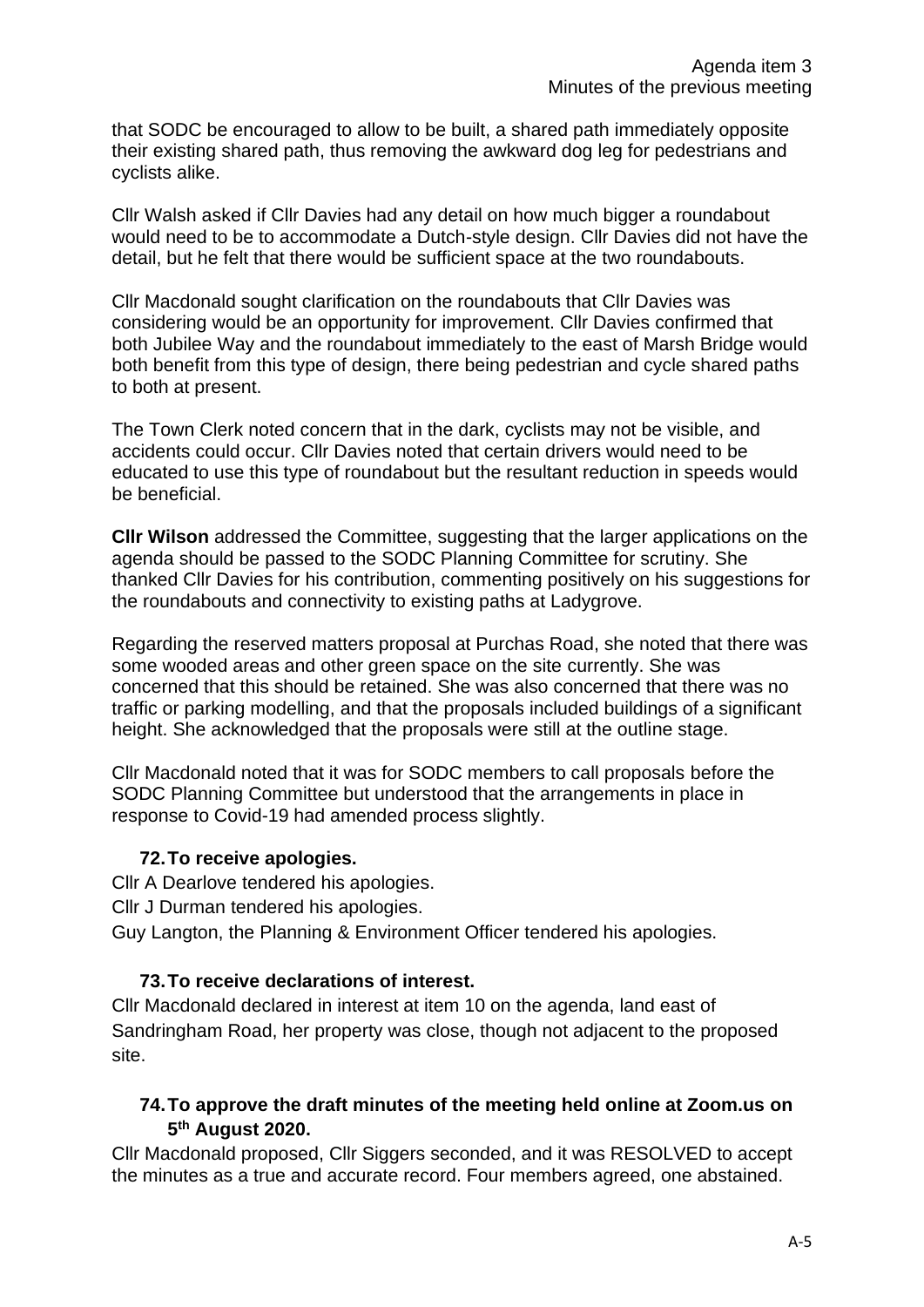#### **75.Questions on the minutes as to the progress of any item.**

Cllr Giesberg asked if any responses had been received following the correspondence to various parties regarding the roundabout at Jubilee Way, other than from Cllr Rouane. The Town Clerk confirmed that Cllr Rouane's had been the only response.

#### **76.Progress report.**

| Meeting    | <b>Progress</b>                             | <b>Next Steps</b> | Responsible |
|------------|---------------------------------------------|-------------------|-------------|
| 05.08.2020 | Responses submitted to<br>SODC as resolved. | N/A               | N/A         |
| 05.08.2020 | Letter sent to HarBUG as   N/A<br>resolved. |                   | N/A         |

# **77.To note the subdivision of dwelling with annexe to form separate dwelling.**

#### **NOW known as: 23A Drake Avenue, DIDCOT OX11 0AD**



The Committee noted the division.

#### **78.To consider referring the Ministry of Housing, Communities and Local Government consultation white paper [Planning for](https://www.gov.uk/government/consultations/planning-for-the-future) the Future to Full Council (Appendix 1).**

Cllr Macdonald noted the response date for the consultation was for 12 weeks from the  $6<sup>th</sup>$  August 2020, so by 29<sup>th</sup> October 2020. The next Full Council was the  $7<sup>th</sup>$  Sept 2020 and the subsequent  $2<sup>nd</sup>$  November 2020. She noted that there were 26 questions that could be answered. It was considered too ambitious to undertake at this meeting and possibly so for Full Council. The Town Clerk advised that the agenda for Full Council would go out on Tuesday the 1st September 2020. Should a small group draw responses together to present at the meeting on the 2nd November 2020, an item would be included on the agenda for the  $7<sup>th</sup>$  September 2020 and the outcome noted at Full Council on 2nd November 2020.

#### **79.To note the documents and illustrations received from Bloor Homes following a meeting with members.**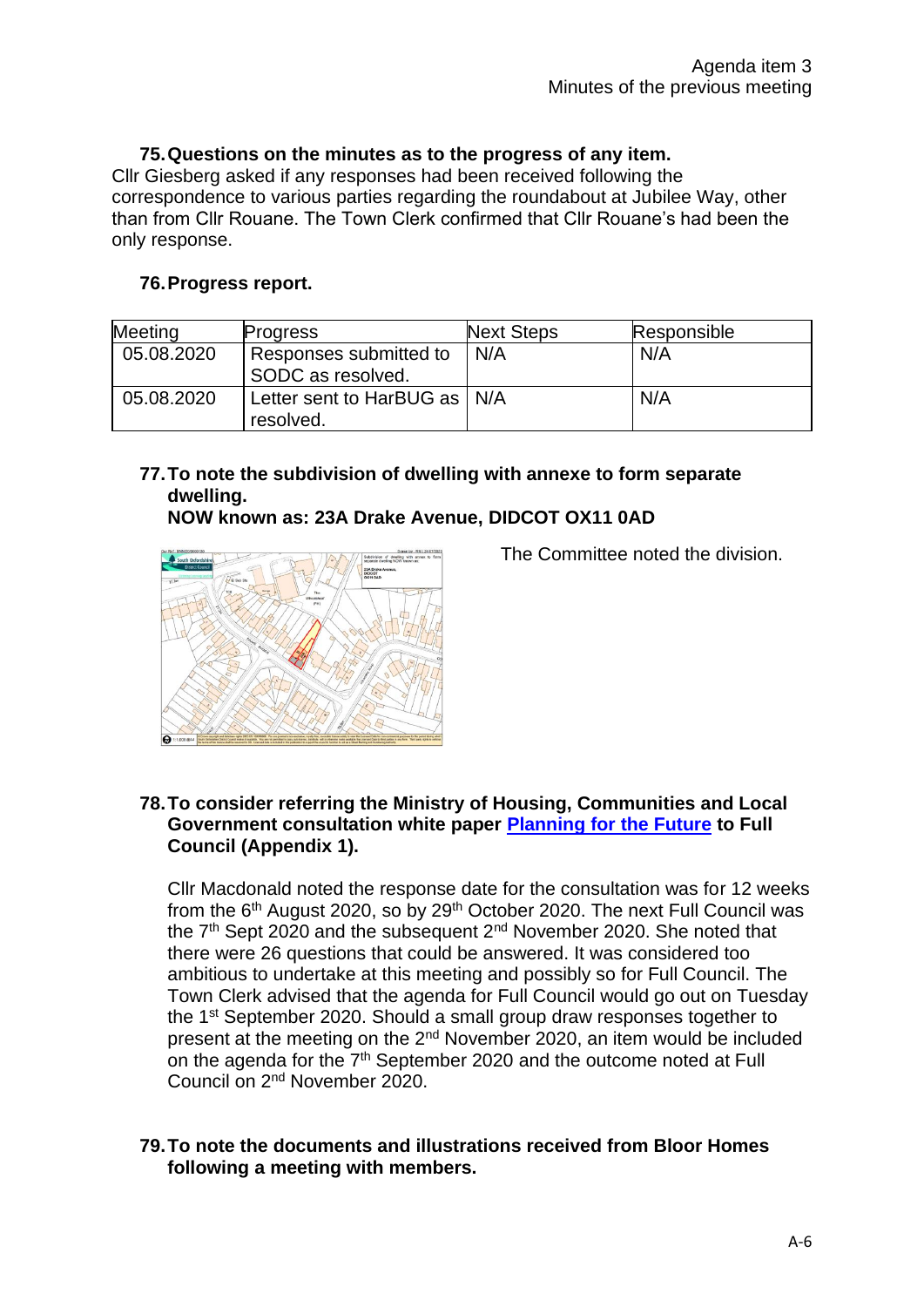

The members noted the submission of the figures and diagrams.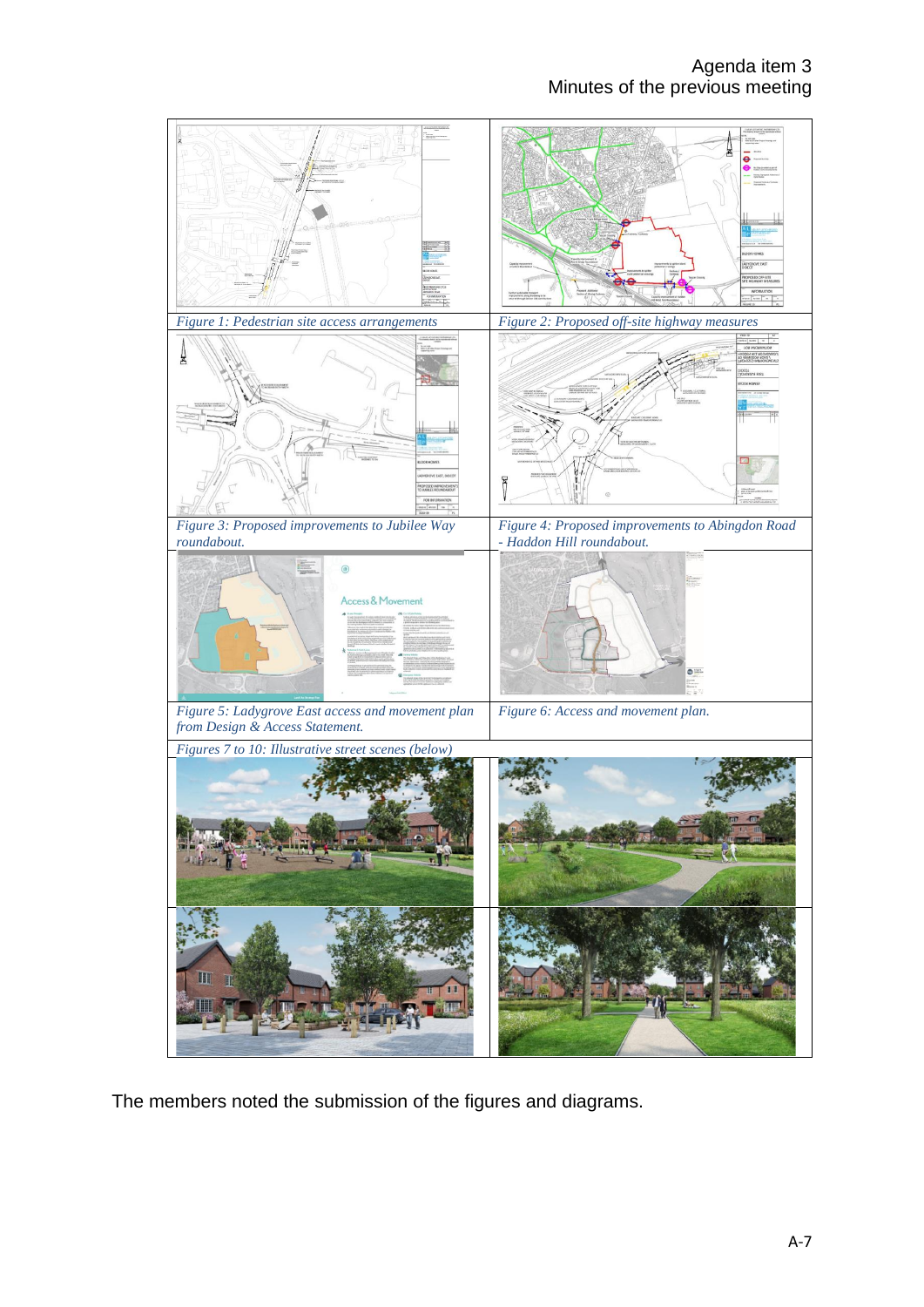#### **80. PLANNING APPLICATIONS**

#### **Proposals for Comment**

# **South Oxfordshire District Council**

It was proposed by Cllr Macdonald, seconded by Cllr Giesberg and RESOLVED to consider item 8(b) before the rest of the items.

| $\mathbf{b}$ | <b>Application</b> | P20/S2361/O<br><b>Land at Ladygrove East Didcot</b>                                                                                                                                                                                                                                                                                                                                                                                                                                                                                                                                                                                                                                                                                                                                                                                                                                                                                                                                                                                                                              |  |  |  |
|--------------|--------------------|----------------------------------------------------------------------------------------------------------------------------------------------------------------------------------------------------------------------------------------------------------------------------------------------------------------------------------------------------------------------------------------------------------------------------------------------------------------------------------------------------------------------------------------------------------------------------------------------------------------------------------------------------------------------------------------------------------------------------------------------------------------------------------------------------------------------------------------------------------------------------------------------------------------------------------------------------------------------------------------------------------------------------------------------------------------------------------|--|--|--|
|              | Proposal           | Outline planning application for a residential development comprising<br>up to 250 dwellings (with up to 40% affordable housing provision),<br>public open space, play area, pedestrian and cycle links,<br>landscaping and associated supporting infrastructure and<br>earthworks. Means of access (including separate emergency<br>access) to be determined via Hadden Hill (A4130).                                                                                                                                                                                                                                                                                                                                                                                                                                                                                                                                                                                                                                                                                           |  |  |  |
|              | Response<br>date   | Granted 28.08.2020 (extended from 15.08.2020)                                                                                                                                                                                                                                                                                                                                                                                                                                                                                                                                                                                                                                                                                                                                                                                                                                                                                                                                                                                                                                    |  |  |  |
|              | Agreed<br>response | CIIr Macdonald noted that the Council had not raised objections to<br>the larger development, of which this would represent a part. There<br>was concern about access to the site if the perimeter road were not<br>constructed before the site developed, as this would have provided<br>access to the site. The Committee considered the developer should<br>note the comments made by CIIr Davies in the public participation<br>session, which were considered positive suggestions. Cllr Giesberg<br>noted that the developer had been in discussion with the District<br>Council regarding a possible direct connection through their land. Cllr<br>Walsh considered the proposed changes to the roundabouts were<br>minimal and that the disruption would be significant for what would<br>appear to be a minimal benefit.                                                                                                                                                                                                                                                |  |  |  |
|              |                    | CIIr Macdonald proposed, CIIr Siggers seconded, and it was<br>RESOLVED to submit a response of NO OBJECTION but to<br>comment that:<br>The two roundabouts should be improved in compliance with<br><b>LTN 1/20</b> , the Department for Transport Cycle Infrastructure<br>Design note published in July 2020, and along the lines of the<br>Fendon Road roundabout in Cambridgeshire.<br>The connections to the existing shared path, the Ladygrove<br>Loop, should be as direct as possible, making use of the land<br>owned by SODC to form a connection if necessary. The<br>current design requires two right-angle turns to be made by<br>pedestrians and cyclists. LTN 1/20 expects "Cycle routes<br>should be at least as direct – and preferably more direct –<br>than those available for private motor vehicles". The proposals<br>do not accord with that expectation.<br>Traffic passing the site to the south, and especially that from<br>the east, would be affected significantly if the planned<br>perimeter road were not installed prior to the commencement |  |  |  |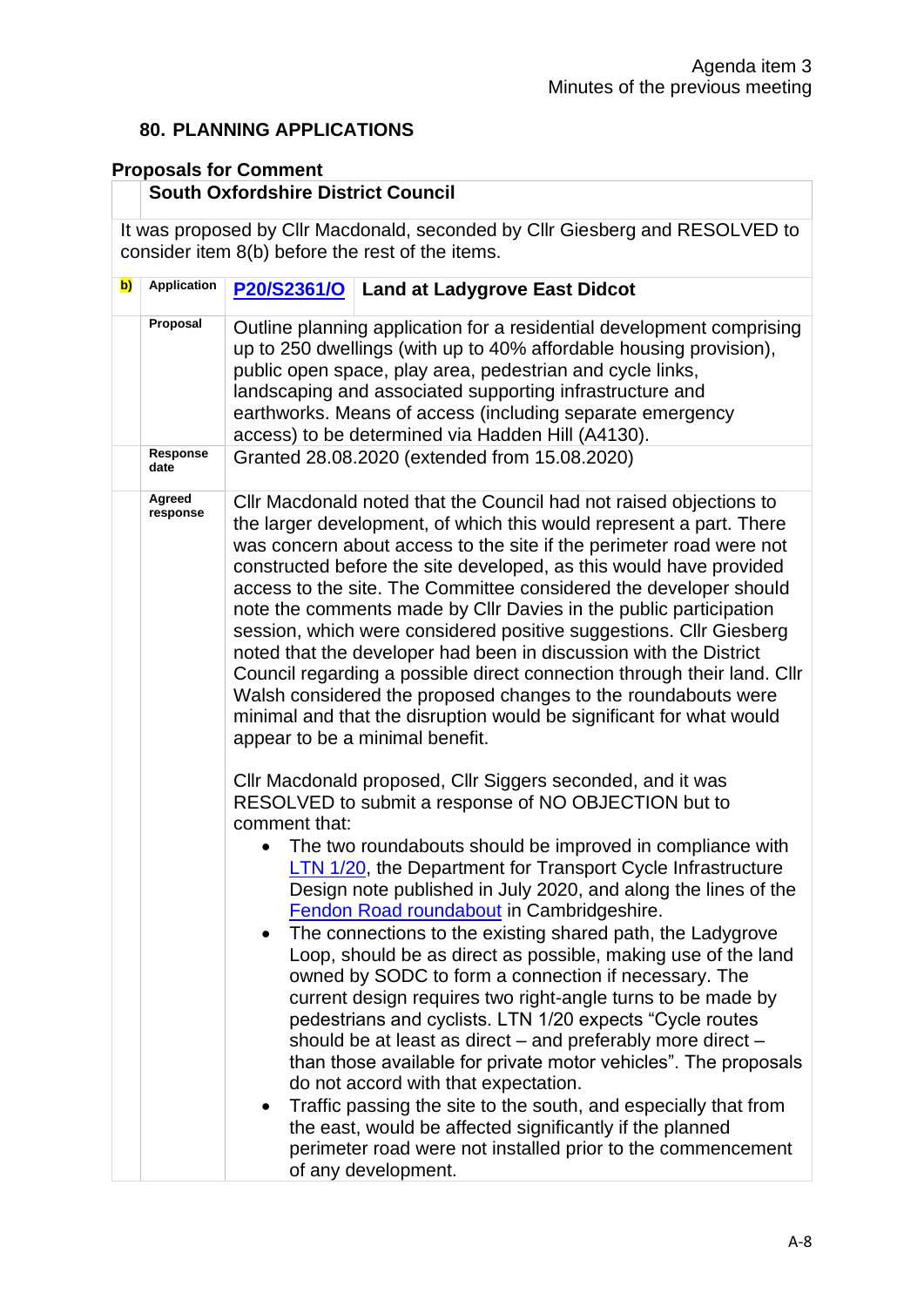|    |                            | Four members voted for and one abstained.                                                                                                                                                                                                                                                                                                                                                                                                                                                                                                                                                                                                                        |                                                                                                                                                                                                                                                                                                                                                                                                                                                                                                                                                                                                                                                                                                                                                                                                                                                                                                               |  |
|----|----------------------------|------------------------------------------------------------------------------------------------------------------------------------------------------------------------------------------------------------------------------------------------------------------------------------------------------------------------------------------------------------------------------------------------------------------------------------------------------------------------------------------------------------------------------------------------------------------------------------------------------------------------------------------------------------------|---------------------------------------------------------------------------------------------------------------------------------------------------------------------------------------------------------------------------------------------------------------------------------------------------------------------------------------------------------------------------------------------------------------------------------------------------------------------------------------------------------------------------------------------------------------------------------------------------------------------------------------------------------------------------------------------------------------------------------------------------------------------------------------------------------------------------------------------------------------------------------------------------------------|--|
| a) | <b>Application</b>         | <b>P19/S4426/RM</b>                                                                                                                                                                                                                                                                                                                                                                                                                                                                                                                                                                                                                                              | <b>Land at former Didcot A Power</b><br><b>Station Purchas Road Didcot</b>                                                                                                                                                                                                                                                                                                                                                                                                                                                                                                                                                                                                                                                                                                                                                                                                                                    |  |
|    | <b>AMENDED</b><br>Proposal | P19/S1967/FUL                                                                                                                                                                                                                                                                                                                                                                                                                                                                                                                                                                                                                                                    | Reserved Matters application following Outline approval<br>for the Proposed realignment of below ground unnamed ordinary<br>watercourse (a tributary of the Moor Ditch) and revised connection to<br>the Moor Ditch. (as amended by plans and information received 23rd<br>March 2020, 15th June 2020, and 3rd August 2020).<br>(Mixed use redevelopment comprising up to 400 dwellings (C3),<br>110,000ms of Class B2/B8 units, 25,000m2 of Class B1 units,<br>13,000m2 Class A1 units (includes 1,500m2 convenience food<br>store), 150 bed Class C1 hotel and 500m2 of Class A3/A4<br>pub/restaurant, including link road, related open space, landscaping<br>and drainage infrastructure, together with reservation of land for link<br>road and Science Bridge. Cross boundary application Vale of White<br>Horse and South Oxfordshire. As amended by Updated EA and<br>Master Plan213042-PL-03 Rev G.) |  |
|    | Response<br>date           | Granted 27.08.2020 (extended from 24.08.2020)                                                                                                                                                                                                                                                                                                                                                                                                                                                                                                                                                                                                                    |                                                                                                                                                                                                                                                                                                                                                                                                                                                                                                                                                                                                                                                                                                                                                                                                                                                                                                               |  |
|    | Agreed<br>response         | Cllr Walsh noted that the amendments had met with some of the<br>concerns raised by the Environment Agency but had not addressed<br>all their concerns. The water course should be designed to maximise<br>its habitat value rather than of the expedience of the developer. Cllr<br>Siggers noted the comments made by CIIr Wilson during the public<br>participation session. Cllr Macdonald noted that a green corridor<br>between the site and the railway had been supported by this<br>Committee in the past and that such a comment could be made<br>again. Cllr Mallows noted that the Moore Ditch is a historic boundary<br>dating back to Saxon times. |                                                                                                                                                                                                                                                                                                                                                                                                                                                                                                                                                                                                                                                                                                                                                                                                                                                                                                               |  |
|    |                            | Cllr Macdonald proposed, Cllr Siggers seconded, and it was<br>RESOLVED to submit NO OBJECTION with comments:<br>While we agree with the water course being daylighted, the<br>water course should not be diverted from the current course to<br>maximise its use as a wildlife corridor and in recognition of the<br>ditch's history, dating back to the Saxon period.<br>The current tree planting that runs around the perimeter of the<br>$\bullet$<br>site, and especially to the south along the railway, should be<br>maintained.                                                                                                                          |                                                                                                                                                                                                                                                                                                                                                                                                                                                                                                                                                                                                                                                                                                                                                                                                                                                                                                               |  |
|    |                            | Four members voted for and one abstained.                                                                                                                                                                                                                                                                                                                                                                                                                                                                                                                                                                                                                        |                                                                                                                                                                                                                                                                                                                                                                                                                                                                                                                                                                                                                                                                                                                                                                                                                                                                                                               |  |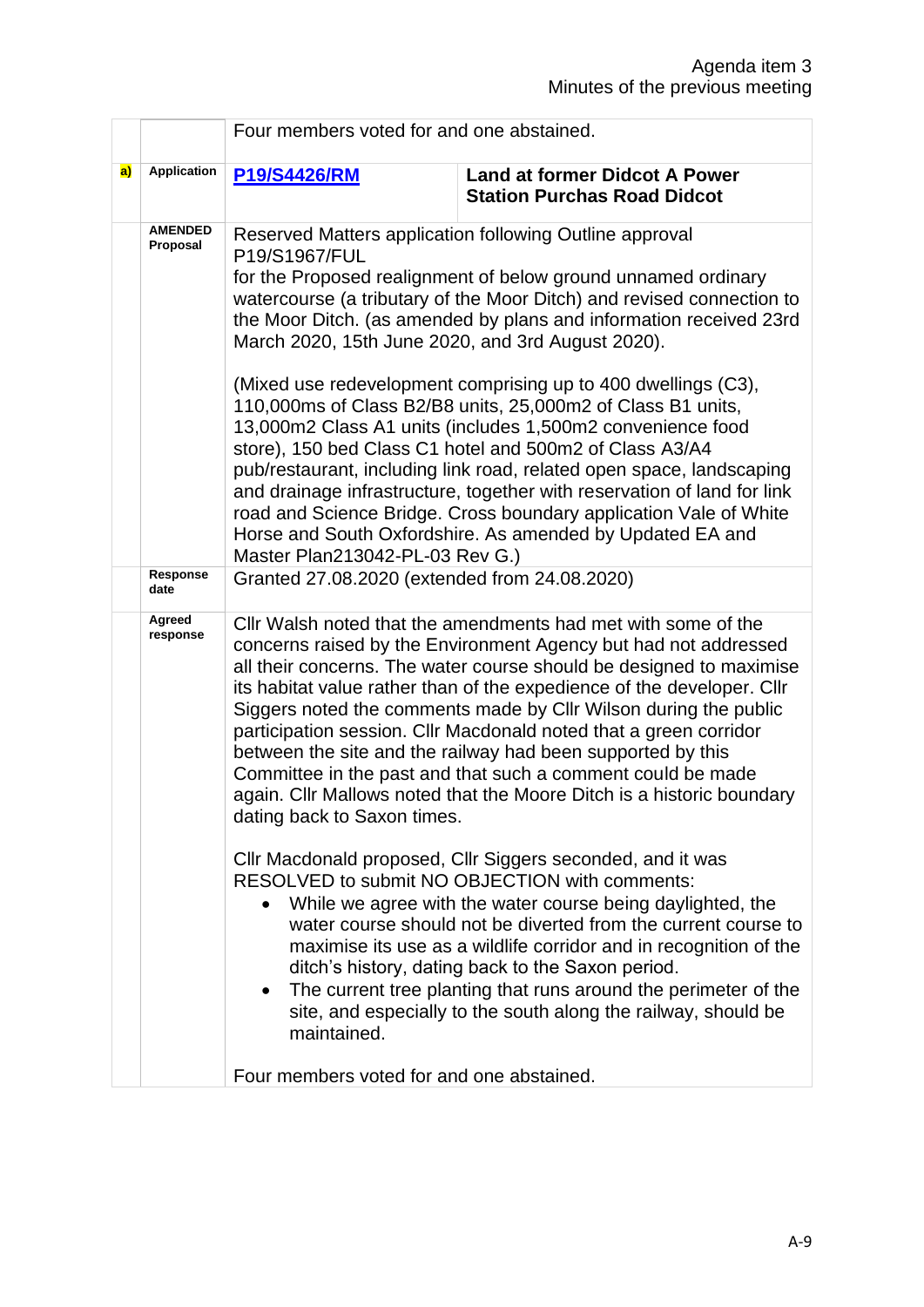| c) | <b>Application</b>         | <b>P20/S2483/FUL</b>                                                                                                                                                                                                                                                                     | 12 Norreys Close Didcot OX11 0AS                                                                                                                                                                                                                                                                                                                                                                                                                                                                                                                                                                                                                                                                                                                                                                                                                                                                                                                                                                                                                                                                                                                                                                                                                                                |  |
|----|----------------------------|------------------------------------------------------------------------------------------------------------------------------------------------------------------------------------------------------------------------------------------------------------------------------------------|---------------------------------------------------------------------------------------------------------------------------------------------------------------------------------------------------------------------------------------------------------------------------------------------------------------------------------------------------------------------------------------------------------------------------------------------------------------------------------------------------------------------------------------------------------------------------------------------------------------------------------------------------------------------------------------------------------------------------------------------------------------------------------------------------------------------------------------------------------------------------------------------------------------------------------------------------------------------------------------------------------------------------------------------------------------------------------------------------------------------------------------------------------------------------------------------------------------------------------------------------------------------------------|--|
|    | Proposal                   | Construction of new detached two-bedroom house                                                                                                                                                                                                                                           |                                                                                                                                                                                                                                                                                                                                                                                                                                                                                                                                                                                                                                                                                                                                                                                                                                                                                                                                                                                                                                                                                                                                                                                                                                                                                 |  |
|    | Response<br>date           | Requested 28.08.2020 (extended from 21.08.2020)                                                                                                                                                                                                                                          |                                                                                                                                                                                                                                                                                                                                                                                                                                                                                                                                                                                                                                                                                                                                                                                                                                                                                                                                                                                                                                                                                                                                                                                                                                                                                 |  |
|    | Agreed<br>response         | the root protection zone for the trees.<br>their garden and house.<br>Cllr Giesberg noted that the trees had TPOs.<br>required extra parking.<br>trees.<br>RESOLVED to OBJECT to the proposal:<br>over the protected root zone.<br>parking.<br>Four members voted for and one abstained. | CIIr Macdonald noted that previous similar plans for this property had<br>been objected to by this Committee in the past, the trees being too<br>close to the house, which would shade the property and would be in<br>CIIr Siggers considered it to be too close to the trees and that any<br>new householder would want to modify the trees to improve light to<br>CIIr Mallows did not think that there would be sufficient space for the<br>Cllr Macdonald noted that the revised plan had relocated the<br>proposed property had been relocated to move them away from the<br>Cllr Siggers proposed, Cllr Macdonald seconded, and it was<br>The proposed dwelling would be too close to the trees, which were<br>subject to tree protection orders. The Committee noted concern that<br>a new occupier of the proposed property would wish to modify the<br>trees to improve the light to their garden and into the house. The<br>Committee noted that the submitted tree root protection zone<br>diagram demonstrated that the proposed property would be built<br>The Committee was also concerned that the vehicular access to the<br>property was narrow. There would not be sufficient parking for<br>residents and visitors in what is an already congested area for |  |
| d) | <b>Application</b>         | <b>P20/S2528/HH</b>                                                                                                                                                                                                                                                                      | 37 Edwin Road Didcot OX11 8LQ                                                                                                                                                                                                                                                                                                                                                                                                                                                                                                                                                                                                                                                                                                                                                                                                                                                                                                                                                                                                                                                                                                                                                                                                                                                   |  |
|    | <b>AMENDED</b><br>Proposal | Single storey rear and two storey side extensions                                                                                                                                                                                                                                        |                                                                                                                                                                                                                                                                                                                                                                                                                                                                                                                                                                                                                                                                                                                                                                                                                                                                                                                                                                                                                                                                                                                                                                                                                                                                                 |  |
|    | Response<br>date           | Granted 28.08.2020 (extended from 25.08.2020)                                                                                                                                                                                                                                            |                                                                                                                                                                                                                                                                                                                                                                                                                                                                                                                                                                                                                                                                                                                                                                                                                                                                                                                                                                                                                                                                                                                                                                                                                                                                                 |  |
|    | Agreed<br>response         | Cllr Macdonald proposed, Cllr Mallows seconded, and it was<br>RESOLVED to submit NO OBJECTIONS to this proposal. All<br>agreed.                                                                                                                                                          |                                                                                                                                                                                                                                                                                                                                                                                                                                                                                                                                                                                                                                                                                                                                                                                                                                                                                                                                                                                                                                                                                                                                                                                                                                                                                 |  |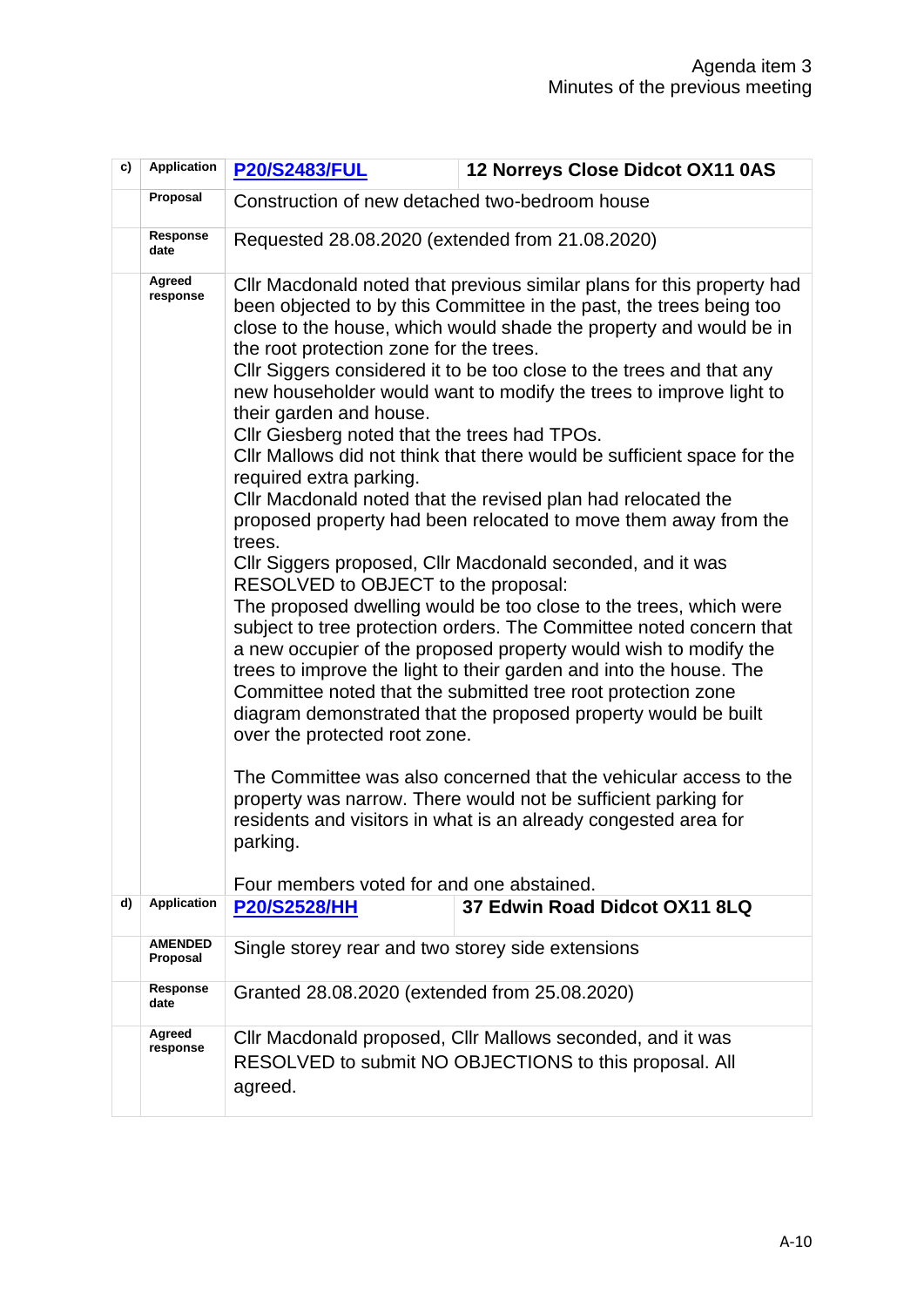| e) | <b>Application</b> | <b>P20/S2148/HH</b>                                                                                                             | 38 Kynaston Road Didcot OX11 8HD                                                                                         |  |  |
|----|--------------------|---------------------------------------------------------------------------------------------------------------------------------|--------------------------------------------------------------------------------------------------------------------------|--|--|
|    | Proposal           | Proposed two storey rear extension to dwelling and new garage                                                                   |                                                                                                                          |  |  |
|    | Response<br>date   | Granted 28.08.2020 (extended from 25.08.2020)                                                                                   |                                                                                                                          |  |  |
|    | Agreed<br>response |                                                                                                                                 | Cllr Siggers proposed, Cllr Walsh seconded, and it was RESOLVED<br>to submit NO OBJECTIONS to this proposal. All agreed. |  |  |
| f) | <b>Application</b> | <b>P20/S2507/HH</b>                                                                                                             | 56 Roding Way Didcot OX11 7RQ                                                                                            |  |  |
|    | Proposal           | Renewal of previous planning permission (ref: P16/S4108/HH) for a<br>$\overline{2}$                                             |                                                                                                                          |  |  |
|    |                    | bedroom on the first floor.                                                                                                     | storey side extension to add increased living accommodation and a                                                        |  |  |
|    | Response<br>date   | Granted 28.08.2020 (extended from 26.08.2020)                                                                                   |                                                                                                                          |  |  |
|    | Agreed<br>response | CIIr Macdonald proposed, CIIr Siggers seconded, and it was<br>RESOLVED to submit NO OBJECTIONS to this proposal. All<br>agreed. |                                                                                                                          |  |  |
| g) | <b>Application</b> | <b>P20/S2601/HH</b>                                                                                                             | 10 Buckingham Close Didcot OX11<br>8TX                                                                                   |  |  |
|    | Proposal           | Erection of single storey rear extension and first floor side extension.<br>Address:                                            |                                                                                                                          |  |  |
|    | Response<br>date   | 29.08.2020                                                                                                                      |                                                                                                                          |  |  |
|    | Agreed<br>response | agreed.                                                                                                                         | CIIr Giesberg proposed, CIIr Mallows seconded, and it was<br>RESOLVED to submit NO STRONG VIEWS to this proposal. All    |  |  |
|    | h) Application     | <b>P20/S2598/HH</b>                                                                                                             | 17 Wheatfields Didcot OX11 0BQ                                                                                           |  |  |
|    | Proposal           | Proposed ground floor rear extension                                                                                            |                                                                                                                          |  |  |
|    | Response<br>date   | 29.08.2020                                                                                                                      |                                                                                                                          |  |  |
|    | Agreed<br>response | to SUPPORT the proposal. All agreed.                                                                                            | Cllr Walsh proposed, Cllr Siggers seconded, and it was RESOLVED                                                          |  |  |
| i) | <b>Application</b> | <b>P20/S2626/HH</b>                                                                                                             | 9 Kynaston Road Didcot OX11 8HE                                                                                          |  |  |
|    | Proposal           |                                                                                                                                 | Two-storey rear extension. Conservatory. Front porch extension.                                                          |  |  |
|    | Response<br>date   | 29.08.2020                                                                                                                      |                                                                                                                          |  |  |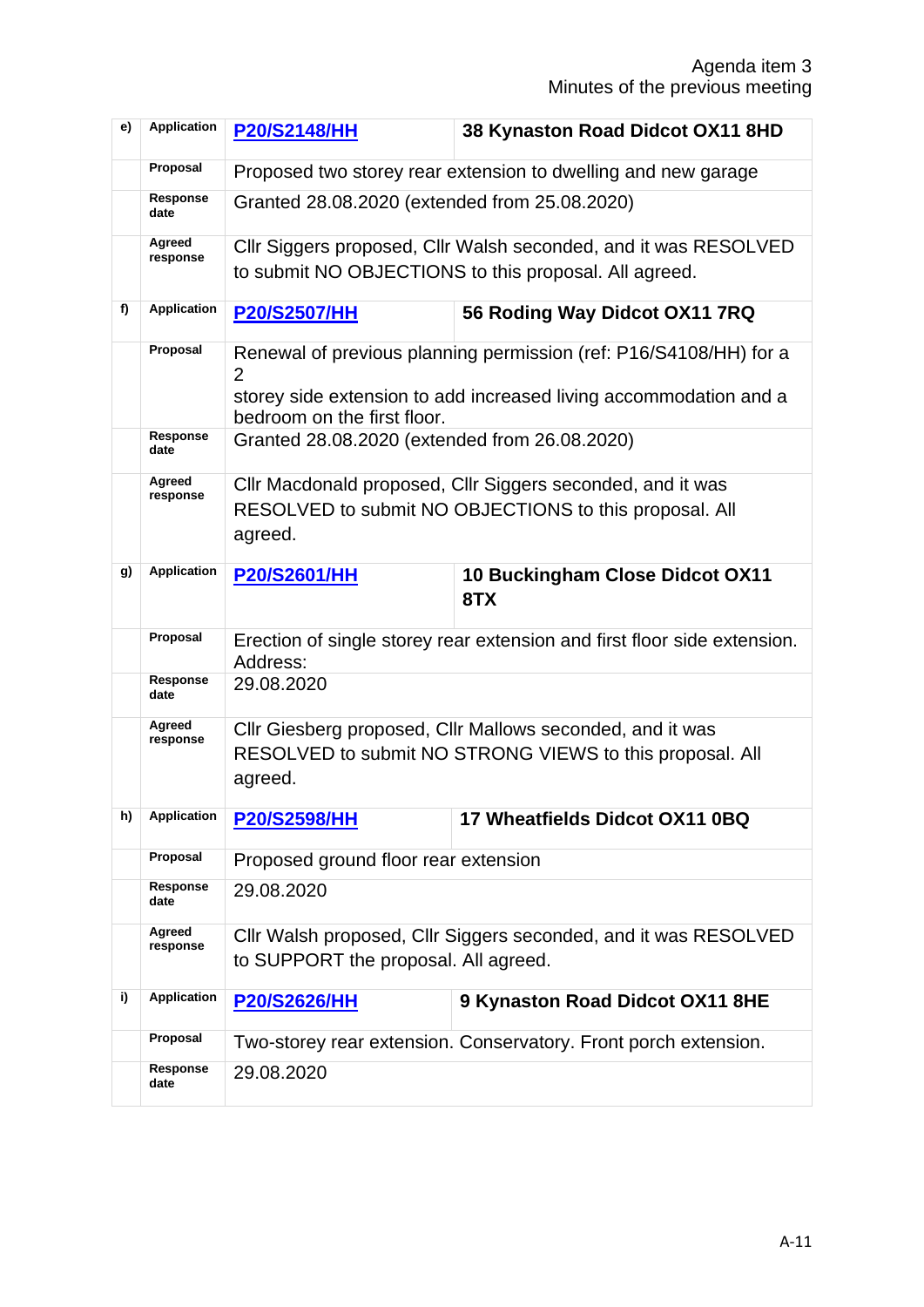|    | Agreed<br>response | CIIr Macdonald proposed, CIIr Siggers seconded, and it was<br>RESOLVED to submit a comment of NO STRONG VIEWS. All<br>agreed. |                                                                                                         |  |  |
|----|--------------------|-------------------------------------------------------------------------------------------------------------------------------|---------------------------------------------------------------------------------------------------------|--|--|
| j) | <b>Application</b> | <b>P20/S2420/HH</b>                                                                                                           | 24 Fairacres Road DIDCOT Oxon OX11<br>8QG                                                               |  |  |
|    | Proposal           | Remove concrete flat roof on garage, replace with pitched roof.                                                               |                                                                                                         |  |  |
|    | Response<br>date   | 03.09.2020                                                                                                                    |                                                                                                         |  |  |
|    | Agreed<br>response |                                                                                                                               | Cllr Walsh proposed, Cllr Mallows seconded, and it was RESOLVED<br>to SUPPORT the proposal. All agreed. |  |  |
| k) | <b>Application</b> | <b>P20/S2419/HH</b>                                                                                                           | 26 Fairacres Road DIDCOT Oxon OX11<br>8QG                                                               |  |  |
|    | Proposal           | Remove concrete flat roof on garage, replace with pitched roof.                                                               |                                                                                                         |  |  |
|    | Response<br>date   | 03.09.2020                                                                                                                    |                                                                                                         |  |  |
|    | Agreed<br>response | Cllr Walsh proposed, Cllr Mallows seconded, and it was RESOLVED<br>to SUPPORT the proposal. All agreed.                       |                                                                                                         |  |  |
| L) | <b>Application</b> | <b>P20/S2682/FUL</b>                                                                                                          | <b>Unit C2 Bizspace Didcot</b>                                                                          |  |  |
|    | Proposal           | Change of use to Taxi Office.                                                                                                 |                                                                                                         |  |  |
|    | Response<br>date   | CIIr Macdonald proposed, CIIr Siggers seconded, and it was<br>RESOLVED to submit a comment of NO STRONG VIEWS.                |                                                                                                         |  |  |
|    | Agreed<br>response | 06.09.2020                                                                                                                    |                                                                                                         |  |  |

#### **81.APPLICATIONS FOR CERTIFICATES OF LAWFUL DEVELOPMENT**

The Committee noted the below certificate applications.

| A) | Application | <b>P20/S2487/LDP</b>                                                              | 30 Kynaston Road DIDCOT Oxon OX11 8HD        |  |
|----|-------------|-----------------------------------------------------------------------------------|----------------------------------------------|--|
|    | Proposal    | Proposed additions to the existing back extensions and associated<br>alterations. |                                              |  |
| B) | Application |                                                                                   | P20/S2596/PDH 61 Green Close Didcot OX11 8TE |  |
|    | Proposal    | Single storey rear extension with a pitched roof                                  |                                              |  |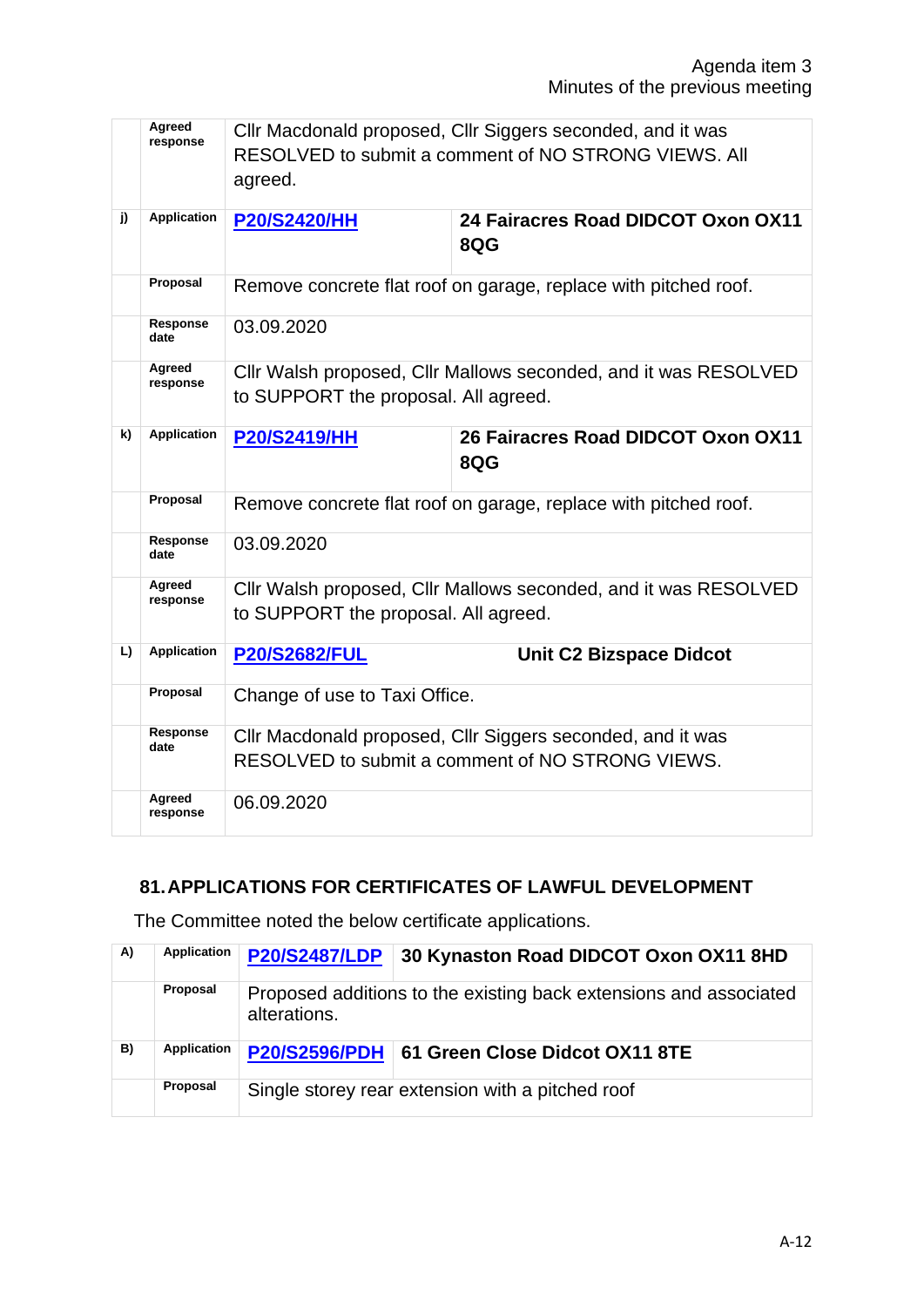# **82.PLANNING APPEALS (SEE APPENDIX 1)**

| A) | <b>Appeal</b><br>reference       | APP/Q3115/W/20/3255<br>846                                                                                                                                                                                                                                                                                                                                                                                                                                                                                                                                                                                                                                                                                                                                              | <b>Land East of Sandringham Road,</b><br><b>Didcot</b>                                                                                                                                                                                                                                                                                                                                                                                                                                                                                                                                                                                                                                                                                          |  |
|----|----------------------------------|-------------------------------------------------------------------------------------------------------------------------------------------------------------------------------------------------------------------------------------------------------------------------------------------------------------------------------------------------------------------------------------------------------------------------------------------------------------------------------------------------------------------------------------------------------------------------------------------------------------------------------------------------------------------------------------------------------------------------------------------------------------------------|-------------------------------------------------------------------------------------------------------------------------------------------------------------------------------------------------------------------------------------------------------------------------------------------------------------------------------------------------------------------------------------------------------------------------------------------------------------------------------------------------------------------------------------------------------------------------------------------------------------------------------------------------------------------------------------------------------------------------------------------------|--|
|    |                                  | P19/S2502/O                                                                                                                                                                                                                                                                                                                                                                                                                                                                                                                                                                                                                                                                                                                                                             |                                                                                                                                                                                                                                                                                                                                                                                                                                                                                                                                                                                                                                                                                                                                                 |  |
|    | <b>Reason for</b><br>appeal      | approval.                                                                                                                                                                                                                                                                                                                                                                                                                                                                                                                                                                                                                                                                                                                                                               | The Planning authority failed to give notice of its decision within<br>the appropriate period on an application for permission or                                                                                                                                                                                                                                                                                                                                                                                                                                                                                                                                                                                                               |  |
|    | Proposal                         | Outline planning application with all matters reserved (other than<br>access into the site) for the proposed development of up to 325<br>residential dwellings, open space, vehicular and pedestrian<br>accesses, landscaping, drainage measures and all other<br>associated works including the demolition of 11 - 55 Mansfield<br>Gardens.                                                                                                                                                                                                                                                                                                                                                                                                                            |                                                                                                                                                                                                                                                                                                                                                                                                                                                                                                                                                                                                                                                                                                                                                 |  |
|    | <b>DTC</b><br>Recomme<br>ndation | Objection.                                                                                                                                                                                                                                                                                                                                                                                                                                                                                                                                                                                                                                                                                                                                                              |                                                                                                                                                                                                                                                                                                                                                                                                                                                                                                                                                                                                                                                                                                                                                 |  |
|    |                                  |                                                                                                                                                                                                                                                                                                                                                                                                                                                                                                                                                                                                                                                                                                                                                                         | 1. The proposal will lead to an unacceptable increase in traffic for the<br>Sandringham Road and the neighbouring area including the Jubilee<br>roundabout with further impact all along the Broadway.<br>2. The proposal will impact on the neighbouring AONB land.<br>3. The site is not in the Local Plan.<br>4. The current Local Plan shows 7.6 years of land supply - therefore no<br>immediate need to use this site.<br>5. The proposal will lose a significant amount of good quality affordab<br>flats currently at $11 - 55$ Mansfield Gardens.<br>6. The application occupies an area of high grade agricultural land.<br>7. The viability of the proposed access must be questioned considerin<br>proposed numbers of new housing. |  |
|    | Agreed<br>response               | Cllr Walsh considered that the benefits of approving the proposal<br>were significantly out-weighed by the adverse impacts that would<br>result from the development. She was also concerned that a large<br>development such as this would require additionally emergency<br>access for<br>Cllr Macdonald noted that such a large development as this would<br>require additional accesses for emergency vehicles at the very<br>least. Any additional access would detrimentally affect the North<br>Wessex Downs AONB, that being the only other possible access<br>to the site. The car journeys required by 325 dwellings would<br>require a better access than proposed to and via Sandringham<br>Road, where traffic can back up as far south as East Hagbourne. |                                                                                                                                                                                                                                                                                                                                                                                                                                                                                                                                                                                                                                                                                                                                                 |  |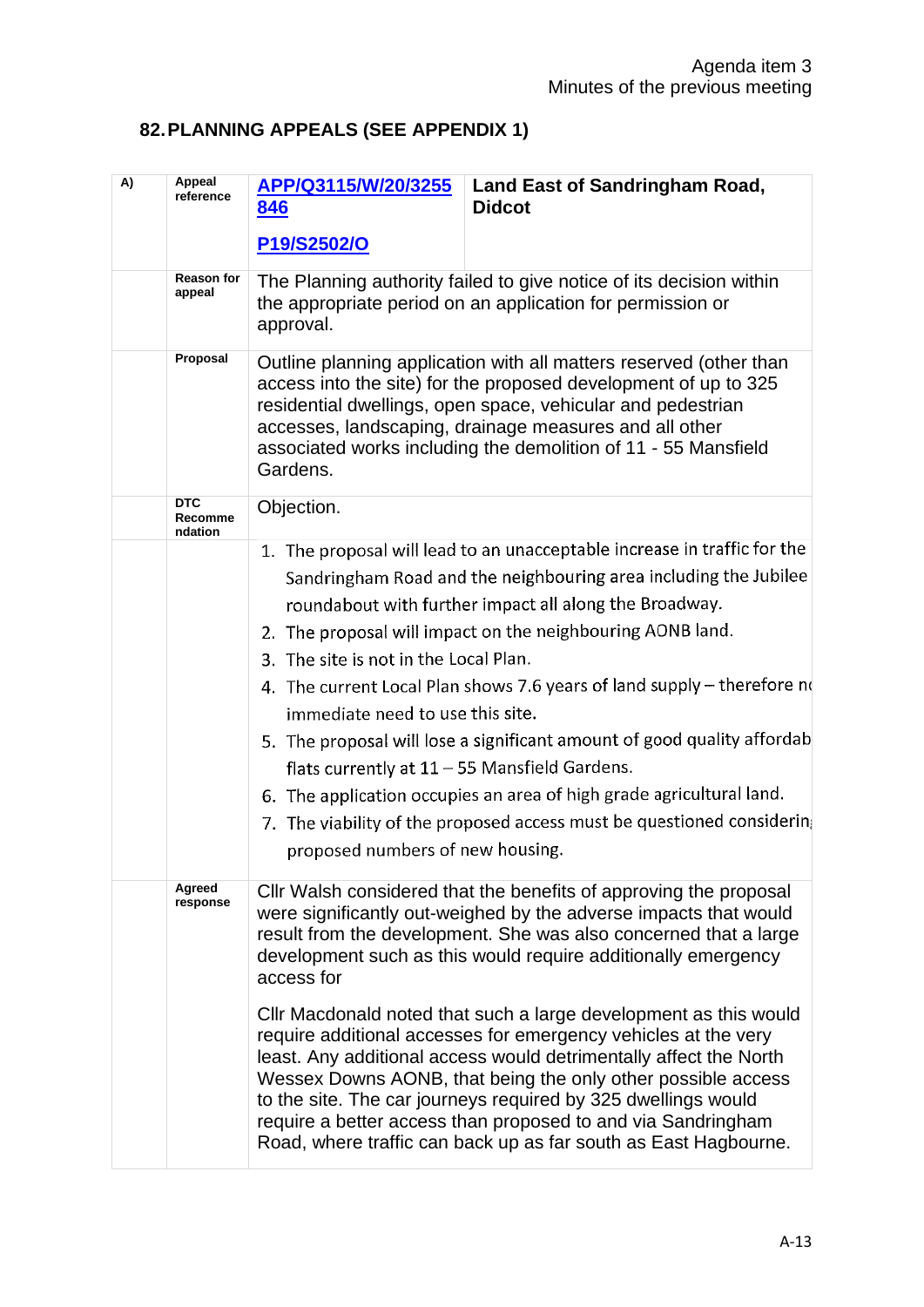|  | Cllr Giesberg noted that the site was not in current or emerging<br>Local Plan.                                                                                                                                                                               |
|--|---------------------------------------------------------------------------------------------------------------------------------------------------------------------------------------------------------------------------------------------------------------|
|  | Cllr Macdonald noted that Cllr Rouane had recently reported to<br>the Council that SODC has a Housing Land Supply of 5.35 years<br>based on the current plan, which remains in place until the<br>emerging Local Plan is adopted, which evidences 9.15 years. |
|  | Cllr Walsh proposed, Cllr Siggers seconded and it was<br>RESOLVED to submit a statement to the Inspector to reiterate the<br>submitted objections and to include the points noted at the<br>meeting. All agreed.                                              |

# **83.APPLICATIONS APPROVED**

| The Committee noted the below approvals. |  |  |  |
|------------------------------------------|--|--|--|
|                                          |  |  |  |

| <b>Didcot Town Council's</b><br>recommendation                                                                                                                                                                                                                                                                                                     | <b>Planning</b><br><b>Application</b><br><b>Number</b> | <b>Proposal and Address</b>                                                                                                                                                                                                                                                   |
|----------------------------------------------------------------------------------------------------------------------------------------------------------------------------------------------------------------------------------------------------------------------------------------------------------------------------------------------------|--------------------------------------------------------|-------------------------------------------------------------------------------------------------------------------------------------------------------------------------------------------------------------------------------------------------------------------------------|
| No objections.<br>Comment submitted to initial<br>proposal:<br>The Council is concerned that<br>despite the District Council<br>already accepting the principle of<br>a car-free development, future<br>residents may own vehicles. The<br>Council is also concerned that<br>there is not sufficient bin storage<br>space for the extra dwellings. | <b>P20/S0990/FUL</b>                                   | Proposed first floor extension<br>and roof extension. Conversion<br>of floor area into 4 flats including<br>ground floor stair amendment.<br>As amended by plans received<br>on 13 July which reduce the size<br>of the extension).<br><b>180 Broadway Didcot OX11</b><br>8RN |
| No objections.                                                                                                                                                                                                                                                                                                                                     | <b>P20/S1466/HH</b>                                    | Conversion and extension of<br>existing garage to form disabled<br>accommodation. (As amended<br>by revised scheme received 26<br>June 2020, reducing the eaves<br>and overall height of the garage<br>extension).<br><b>32 Sinodun Road DIDCOT</b><br>Oxon OX11 8HN          |
| No objections.                                                                                                                                                                                                                                                                                                                                     | <b>P20/S2041/FUL</b>                                   | Construction of 2 dwelling<br>houses on land to rear of 23<br>Green Close, Didcot. (As<br>amplified by email from agent<br>and contaminated land<br>questionnaire received 9 July<br>2020).<br>23 Green Close Didcot OX11<br>8TE                                              |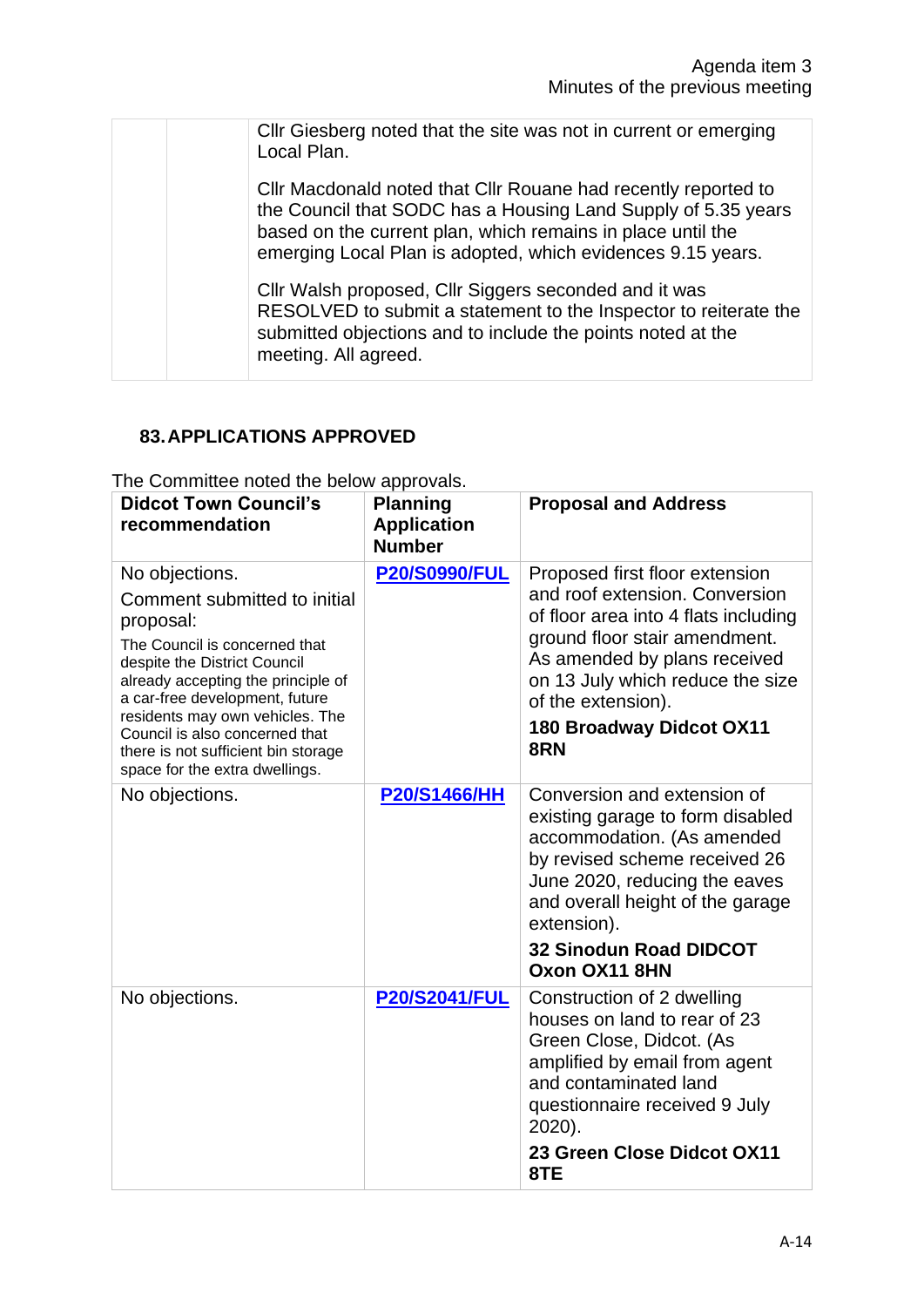| No objections. | <b>P20/S2004/HH</b> | Single storey rear extension.<br><b>16 Sutherland Beck Didcot</b><br><b>OX11 7FF</b>         |
|----------------|---------------------|----------------------------------------------------------------------------------------------|
| No Objections  | <b>P20/S2188/HH</b> | Timber framed summerhouse in<br>rear garden<br>37 Wheatfields Didcot OX11<br>0 <sub>BQ</sub> |

# **84.APPLICATIONS REFUSED**

The Committee noted there had been no applications refused.

#### **85.APPLICATIONS WITHDRAWN**

The Committee noted there had been no applications withdrawn.

# **86.APPLICATIONS REFERRED**

The Committee noted there had been no applications referred.

The meeting closed at 20:50.

Signed: ……………………………………… Dated: ……………………………

A-15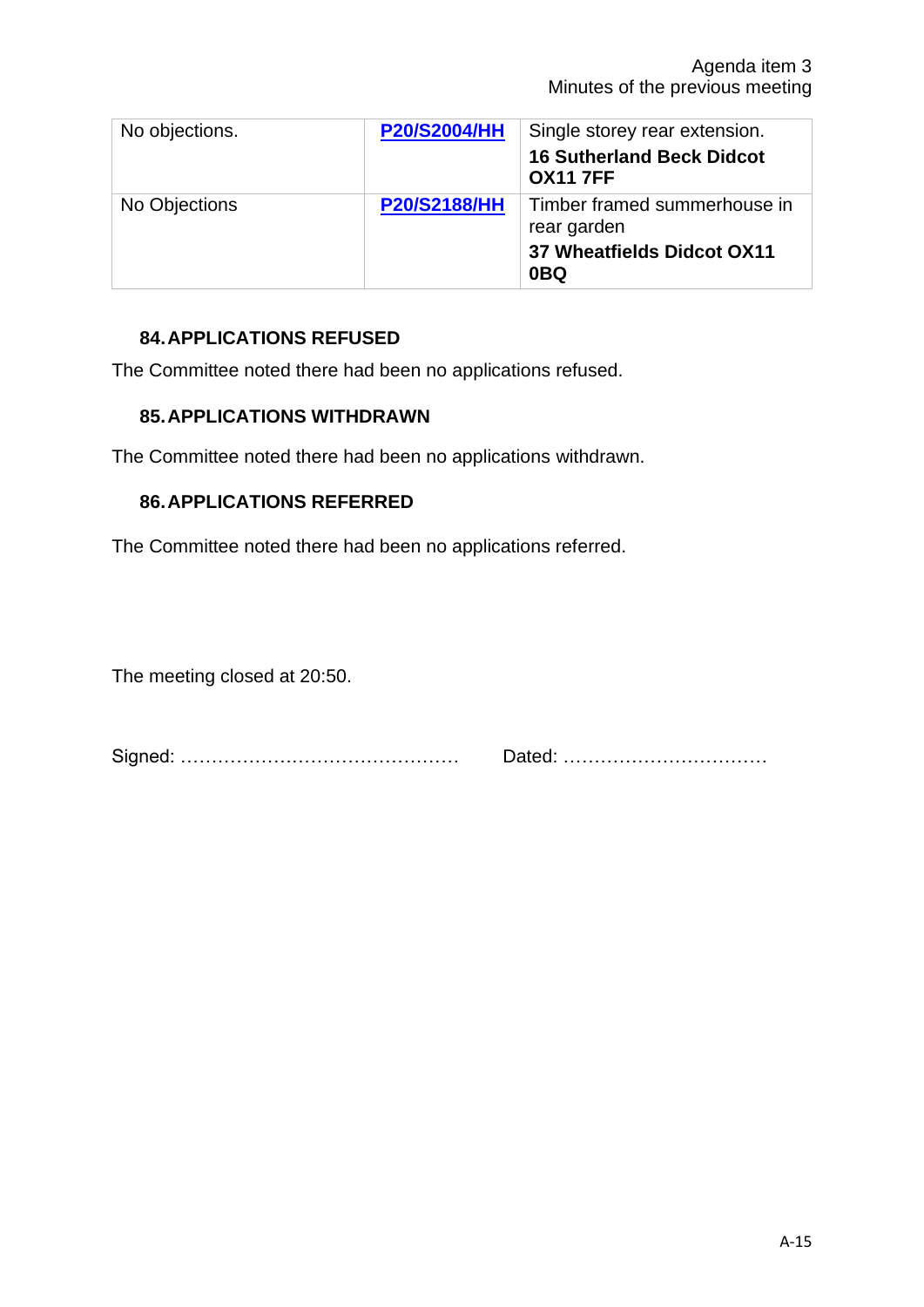**4. Questions on the minutes as to the progress of any item (progress report).**

| Meeting    | Progress                           | <b>Next Steps</b> | Responsible |
|------------|------------------------------------|-------------------|-------------|
| 26.08.2020 | Responses submitted as<br>resolved | n/a               | n/a         |
|            |                                    |                   |             |

- **5. To note plans for 'Radcot Green', Sutton Courtenay at FCC Environment Site. [\(Appendix 1\)](https://www.didcot.gov.uk/uploads/20200916-app1-fcc11767-radcot-briefing-note-cv6.pdf).**
- **6. To receive a report from members following the meeting with OCC Officers regarding the HIF1 plans.**
- **7. To consider a request from Sutton Courtenay Parish Council to establish a line of communication and to liaise on planning matters.**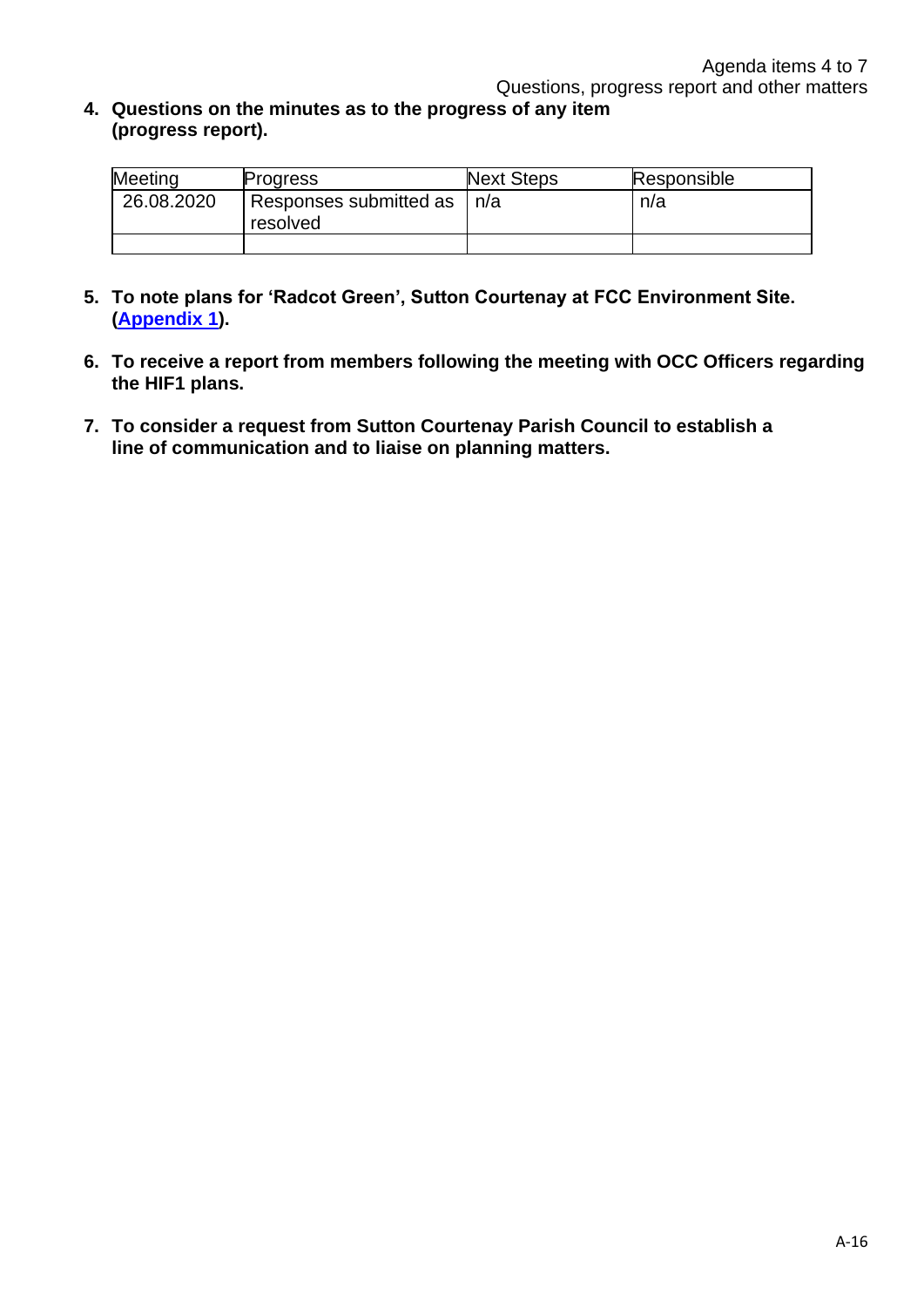## **8. PLANNING APPLICATIONS**

## **Proposals for Comment**

|    |                    | <b>South Oxfordshire District Council</b>                                                                                                                                                                                                                         |                                                                                                                                                                                                                                                                                                                                                                                                                                                                                                                                                                                                                                                                                                                                                                                                                                                 |                                                                                                                                                          |  |
|----|--------------------|-------------------------------------------------------------------------------------------------------------------------------------------------------------------------------------------------------------------------------------------------------------------|-------------------------------------------------------------------------------------------------------------------------------------------------------------------------------------------------------------------------------------------------------------------------------------------------------------------------------------------------------------------------------------------------------------------------------------------------------------------------------------------------------------------------------------------------------------------------------------------------------------------------------------------------------------------------------------------------------------------------------------------------------------------------------------------------------------------------------------------------|----------------------------------------------------------------------------------------------------------------------------------------------------------|--|
| a) | <b>Application</b> | <b>P20/S2850/HH</b>                                                                                                                                                                                                                                               | 95 Park Road Didcot OX11 8QT                                                                                                                                                                                                                                                                                                                                                                                                                                                                                                                                                                                                                                                                                                                                                                                                                    |                                                                                                                                                          |  |
|    | Proposal           | extensions.                                                                                                                                                                                                                                                       | Demolish existing conservatory and rear extension. Form two, two storey                                                                                                                                                                                                                                                                                                                                                                                                                                                                                                                                                                                                                                                                                                                                                                         |                                                                                                                                                          |  |
|    | Response<br>date   |                                                                                                                                                                                                                                                                   |                                                                                                                                                                                                                                                                                                                                                                                                                                                                                                                                                                                                                                                                                                                                                                                                                                                 | 12 <sup>th</sup> September 2020 – extended to 19 <sup>th</sup> September 2020                                                                            |  |
| b) | <b>Application</b> | <b>P20/S2763/FUL</b>                                                                                                                                                                                                                                              |                                                                                                                                                                                                                                                                                                                                                                                                                                                                                                                                                                                                                                                                                                                                                                                                                                                 | <b>Former Natwest Bank 124 Broadway Didcot</b><br><b>OX11 8AD</b>                                                                                        |  |
|    | Proposal           | to create additional residential accommodation                                                                                                                                                                                                                    |                                                                                                                                                                                                                                                                                                                                                                                                                                                                                                                                                                                                                                                                                                                                                                                                                                                 | Erection of a part single part two-storey roof infill extension with rear roof dormer                                                                    |  |
|    | Response<br>date   |                                                                                                                                                                                                                                                                   |                                                                                                                                                                                                                                                                                                                                                                                                                                                                                                                                                                                                                                                                                                                                                                                                                                                 | 11 <sup>th</sup> September 2020 – extended to 19 <sup>th</sup> September 2020                                                                            |  |
| c) | <b>Application</b> | <b>P20/S1968/HH</b>                                                                                                                                                                                                                                               |                                                                                                                                                                                                                                                                                                                                                                                                                                                                                                                                                                                                                                                                                                                                                                                                                                                 | 14 Yealm Close Didcot Oxon OX11 7XD                                                                                                                      |  |
|    | Proposal           |                                                                                                                                                                                                                                                                   |                                                                                                                                                                                                                                                                                                                                                                                                                                                                                                                                                                                                                                                                                                                                                                                                                                                 | Conversion of garage into additional living space. Change front elevation from a<br>garage door to a brick wall and window in keeping with the property. |  |
|    | Response<br>date   |                                                                                                                                                                                                                                                                   |                                                                                                                                                                                                                                                                                                                                                                                                                                                                                                                                                                                                                                                                                                                                                                                                                                                 | 12 <sup>th</sup> September 2020 - extended to 19 <sup>th</sup> September 2020                                                                            |  |
| d) | Application        | <b>P20/S3029/HH</b>                                                                                                                                                                                                                                               | 11 St Hildas Close Didcot OX11 9UU                                                                                                                                                                                                                                                                                                                                                                                                                                                                                                                                                                                                                                                                                                                                                                                                              |                                                                                                                                                          |  |
|    | Proposal           |                                                                                                                                                                                                                                                                   | Conversion of the rear section of the garage of 11 St Hilda's Close into a home<br>office, without compliance with condition 4 of planning permission<br>P92/W0066/RM. The office space would be ancillary to the dwelling and provide a<br>suitable office space for personal use and home working if necessary. The floor<br>area of the office will be 300 x 283cm leaving 340 x 265cm for the storing of<br>general waste bin, recycling and garden waste bins, bicycle and gardening & DIY<br>tools. The garage is no longer used for parking cars as it is quite narrow and not<br>suitable for modern cars. The property has two parking spaces on the driveway<br>and there will be no effect on the public road. There will be no external alterations<br>to the front of the building and therefore no impact on the street frontage. |                                                                                                                                                          |  |
|    | Response<br>date   |                                                                                                                                                                                                                                                                   | 15 <sup>th</sup> September 2020 - extended to 19 <sup>th</sup> September 2020                                                                                                                                                                                                                                                                                                                                                                                                                                                                                                                                                                                                                                                                                                                                                                   |                                                                                                                                                          |  |
| e) | <b>Application</b> | <b>P20/S2959/FUL</b>                                                                                                                                                                                                                                              |                                                                                                                                                                                                                                                                                                                                                                                                                                                                                                                                                                                                                                                                                                                                                                                                                                                 | 186 Abingdon Road Didcot OX11 9BP                                                                                                                        |  |
|    | Proposal           |                                                                                                                                                                                                                                                                   | Erection of a detached two-storey building comprising eight apartments (four 1-<br>bedroom and four 2-bedroom) with access, parking and amenity space                                                                                                                                                                                                                                                                                                                                                                                                                                                                                                                                                                                                                                                                                           |                                                                                                                                                          |  |
|    | Response<br>date   | 19th September 2020                                                                                                                                                                                                                                               |                                                                                                                                                                                                                                                                                                                                                                                                                                                                                                                                                                                                                                                                                                                                                                                                                                                 |                                                                                                                                                          |  |
| f) | <b>Application</b> | <b>P20/S2687/FUL</b>                                                                                                                                                                                                                                              |                                                                                                                                                                                                                                                                                                                                                                                                                                                                                                                                                                                                                                                                                                                                                                                                                                                 | <b>Didcot Baptist Church 43 Wantage Road</b><br>Didcot OX11 0BS                                                                                          |  |
|    | Proposal           | Demolition of two wooden utility sheds. Erection of a prefabricated metal insulated<br>cabin (6m x 2m x 2.4m high) on a new concrete base, to be laid at the rear of an<br>existing brick-built hall at Didcot Baptist Church, within and adjacent to the present |                                                                                                                                                                                                                                                                                                                                                                                                                                                                                                                                                                                                                                                                                                                                                                                                                                                 |                                                                                                                                                          |  |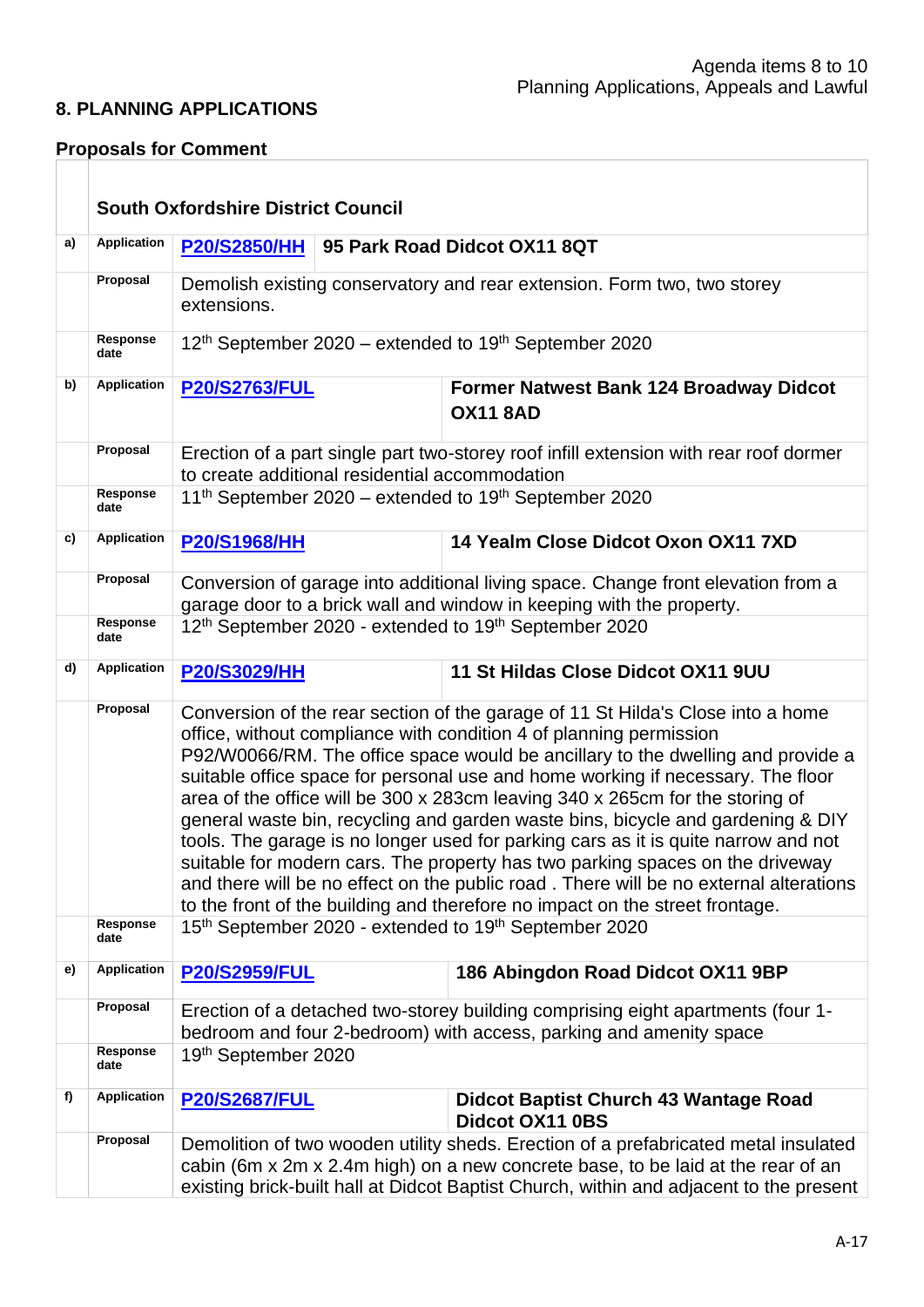Planning Applications, Appeals and Lawful

|    |                                   | church southern boundary fence. The addition of a further window in the said hall,<br>facing the proposed cabin.                                                                                                                  |                                         |  |  |  |
|----|-----------------------------------|-----------------------------------------------------------------------------------------------------------------------------------------------------------------------------------------------------------------------------------|-----------------------------------------|--|--|--|
|    | Response<br>date                  | 18 <sup>th</sup> September 2020                                                                                                                                                                                                   |                                         |  |  |  |
| g) | Application                       | <b>P20/S3106/HH</b><br>28 Saxons Way Didcot OX11 9RA                                                                                                                                                                              |                                         |  |  |  |
|    | Proposal                          | Proposed demolition of the existing conservatory, ground floor rear<br>Extension.                                                                                                                                                 |                                         |  |  |  |
|    | Response<br>date                  | 29th September 2020                                                                                                                                                                                                               |                                         |  |  |  |
|    | <b>Oxfordshire County Council</b> |                                                                                                                                                                                                                                   |                                         |  |  |  |
| h) | <b>Application</b>                | 12.6.189/JaC                                                                                                                                                                                                                      | <b>Collett (Didcot Industrial Park)</b> |  |  |  |
|    | Proposal                          | To consider OCC plans to introduce No Waiting at Any Time (double yellow lines)<br>in Collett on both sides of the road, from a point 67 metres south of its junction<br>with Hawksworth southwards for 145 metres. (Appendix 2). |                                         |  |  |  |
|    | Response<br>date                  | 25th September 2020                                                                                                                                                                                                               |                                         |  |  |  |

# **9. APPLICATIONS FOR CERTIFICATES OF LAWFUL DEVELOPMENT**

| A) | <b>Application</b> | <b>P20/S2827/LDP</b>                                                                                                                   | 4 Sutherland Beck Didcot OX11 7FF                                                 |  |
|----|--------------------|----------------------------------------------------------------------------------------------------------------------------------------|-----------------------------------------------------------------------------------|--|
|    | Proposal           | Certificate of Lawful use to demolish existing conservatory and erect a single<br>storey extension to rear of existing dwelling house. |                                                                                   |  |
| B) | <b>Application</b> | <b>P20/S2783/LDP</b>                                                                                                                   | 19 Penpont Water Didcot OX11 7LR                                                  |  |
|    | Proposal           | to the rear elevation.                                                                                                                 | Certificate of Lawful use for the installation of a new first floor dormer window |  |
| B) | <b>Application</b> | P20/S2869/N5E                                                                                                                          | Unit 7 Hawksworth DIDCOT OX11 7HR                                                 |  |
|    | Proposal           | Change of use from light industrial unit into a leisure facility.                                                                      |                                                                                   |  |

# **10. PLANNING RESPONSES TO NOTE**

| A) | <b>Application</b> | <b>P19/S4416/RM</b> | <b>Former Didcot A Power Station Purchas Road</b><br><b>Didcot</b>                                                                                                                                                                                                                                                                                                                                                                                                                                                                        |
|----|--------------------|---------------------|-------------------------------------------------------------------------------------------------------------------------------------------------------------------------------------------------------------------------------------------------------------------------------------------------------------------------------------------------------------------------------------------------------------------------------------------------------------------------------------------------------------------------------------------|
|    | Proposal           |                     | Reserved Matters application following Outline approval P19/S1967/FUL for<br>the Construction of link road and the realignment of Purchas Road. (as<br>amended by plans and information received 23 March 2020, 15 June 2020<br>and 18 August 2020). (Mixed use redevelopment comprising up to 400<br>dwellings (C3), 110,000ms of Class B2/B8 units, 25,000m2 of Class B1 units,<br>13,000m2 Class A1 units (includes 1,500m2 convenience food store), 150<br>bed Class C1 hotel and 500m2 of Class A3/A4 pub/restaurant, including link |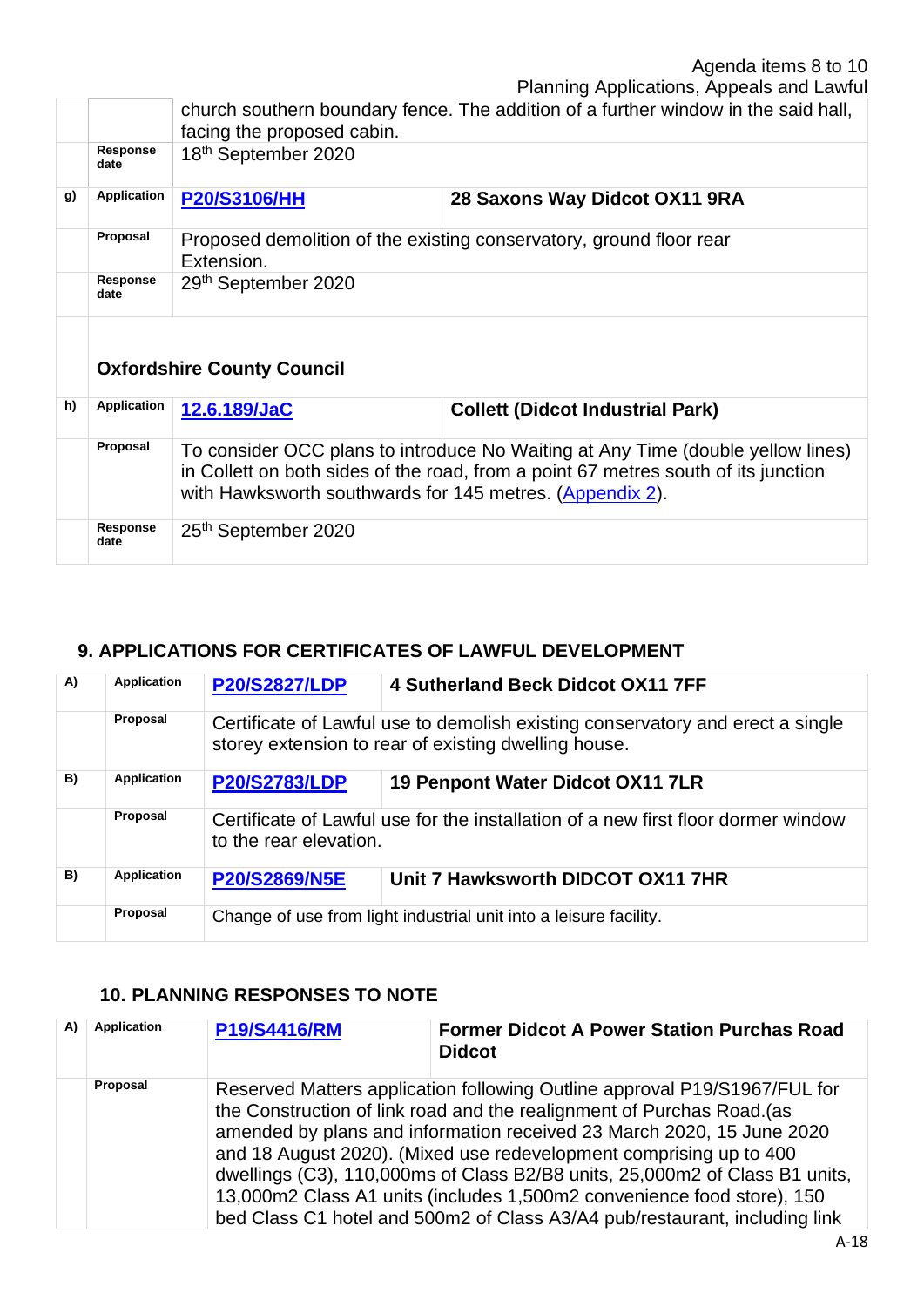|         | Agenda items 8 to 10<br>Planning Applications, Appeals and Lawful                                                                                                                                                                                                                  |
|---------|------------------------------------------------------------------------------------------------------------------------------------------------------------------------------------------------------------------------------------------------------------------------------------|
|         | road, related open space, landscaping and drainage infrastructure, together<br>with reservation of land for link road and Science Bridge. Cross boundary<br>application Vale of White Horse and South Oxfordshire. As amended by<br>Updated EA and Master Plan213042-PL-03 Rev G.) |
| Outcome | Four members of the Committee responded by email to say they did not see<br>any reason to revise the Committee's most recent comment, given the nature<br>of the amendment.                                                                                                        |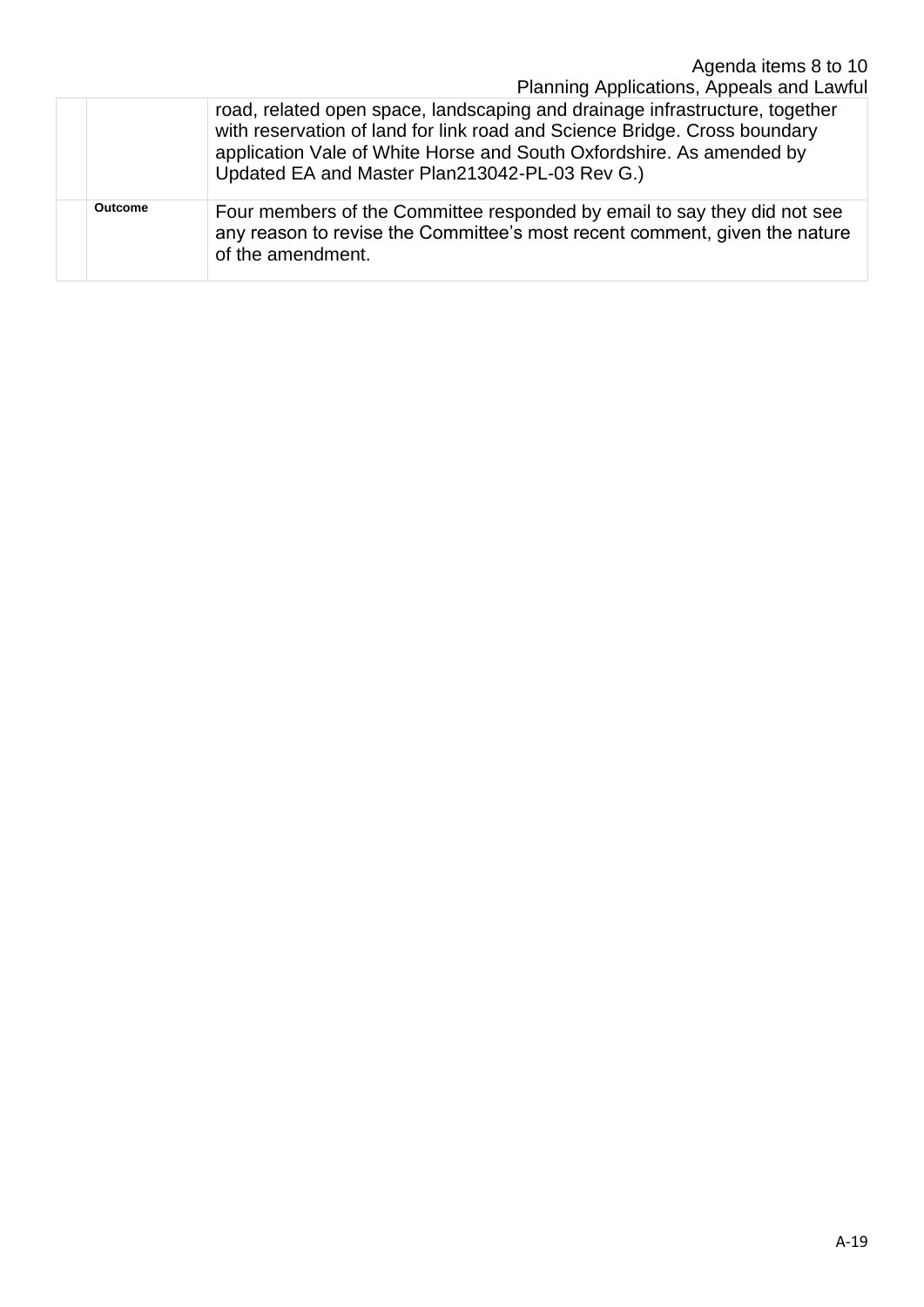# **11. APPLICATIONS APPROVED**

# **South Oxfordshire**

| <b>Didcot Town Council's recommendation</b>                                                                                                                                                                  | <b>Planning Application</b><br><b>Number</b> | <b>Proposal and Address</b>                                                                        |  |
|--------------------------------------------------------------------------------------------------------------------------------------------------------------------------------------------------------------|----------------------------------------------|----------------------------------------------------------------------------------------------------|--|
| Objection on grounds of:                                                                                                                                                                                     | <b>P20/S1708/HH</b>                          | 70 Norreys Road Didcot OX11 0AN                                                                    |  |
| Distance of the proposed annexe dwelling<br>from the                                                                                                                                                         |                                              | Proposed outbuilding for use as a self-contained<br>annex. To comprise a bedroom, kitchen / living |  |
| road, approximately 80m, would cause<br>access problems for emergency<br>personnel. The proposed structure is<br>close to the surrounding fences on 3<br>sides, restricting access should it be<br>required. |                                              | room, WC and shower room for use by elderly<br>relatives when visiting.                            |  |
| Single access/egress from the annexe. No                                                                                                                                                                     |                                              |                                                                                                    |  |
| separate fire exit is included.                                                                                                                                                                              |                                              |                                                                                                    |  |
| Concern that the proposal was not for an<br>annexe, but for a                                                                                                                                                |                                              |                                                                                                    |  |
| separate self-contained dwelling.                                                                                                                                                                            |                                              |                                                                                                    |  |
| Unneighbourly. As above, it is close to the                                                                                                                                                                  |                                              |                                                                                                    |  |
| surrounding fences on three sides. As<br>shown by 3D view 2 submitted, the<br>structure would be higher than the current<br>fence tops. It would be visible from many<br>gardens away.                       |                                              |                                                                                                    |  |
| Access for maintenance is a cause for<br>concern. Again, being close to the fence<br>borders on                                                                                                              |                                              |                                                                                                    |  |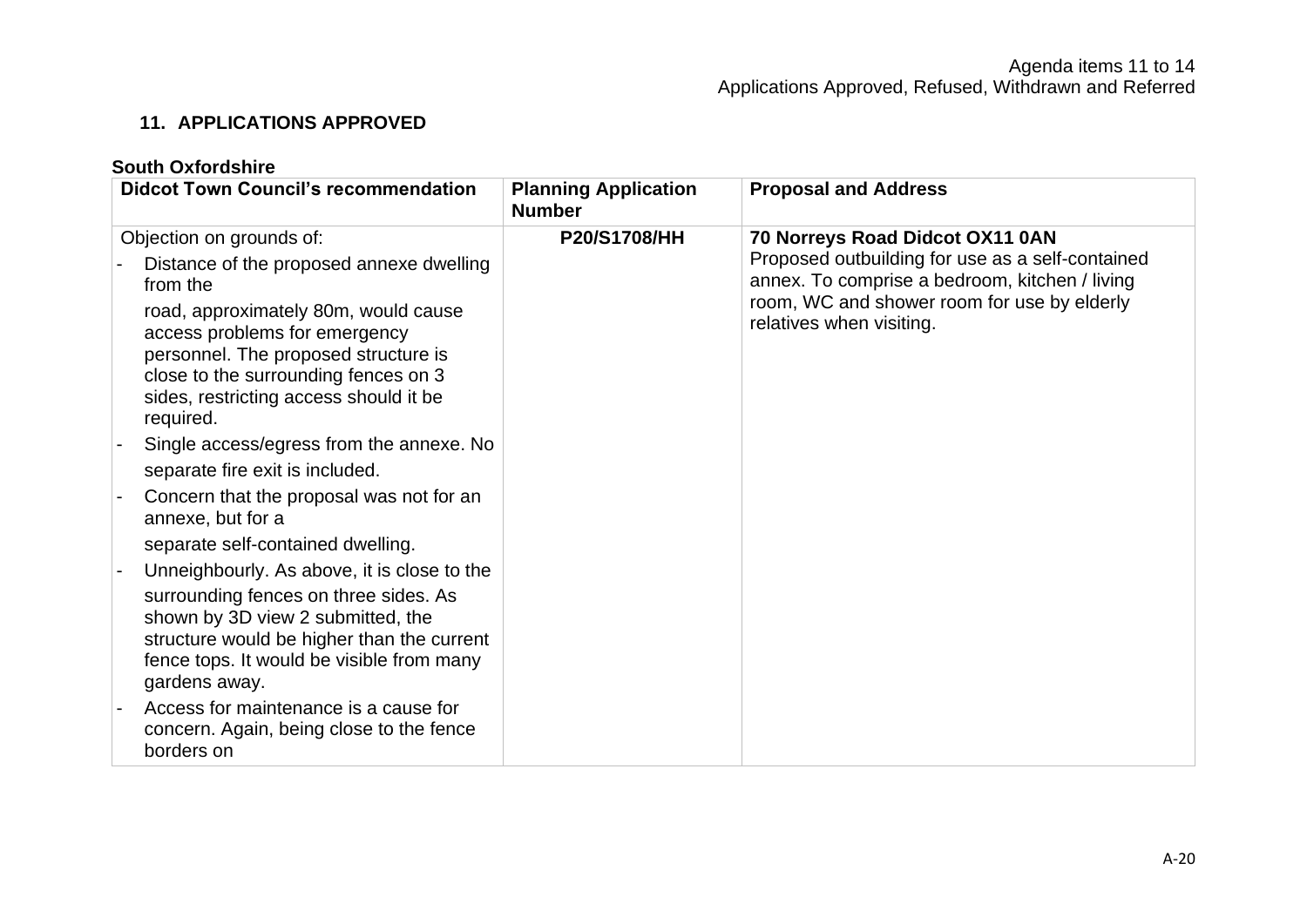| 3 sides, the sides and rear would be hard<br>to access for the purposes of<br>maintenance.                              |                      |                                                                                                                                                                                    |
|-------------------------------------------------------------------------------------------------------------------------|----------------------|------------------------------------------------------------------------------------------------------------------------------------------------------------------------------------|
| No objections                                                                                                           | <b>P20/S2056/FUL</b> | 26 Manor Road Didcot OX11 7JY                                                                                                                                                      |
|                                                                                                                         |                      | New barn-style dwelling together with associated<br>access, garden and other related works.                                                                                        |
| No objections                                                                                                           | <b>P20/S2020/HH</b>  | 3 Pixton Close Didcot OX11 0BX                                                                                                                                                     |
|                                                                                                                         |                      | First floor rear extension creating a new bedroom.<br>Demolish existing garage and erect a new timber<br>framed storeroom to rear of garden area. New porch<br>to front elevation. |
| No objections                                                                                                           | <b>P20/S2284/HH</b>  | 58 Edinburgh Drive Didcot OX11 7HU                                                                                                                                                 |
|                                                                                                                         |                      | Infill of existing ground floor entrance door with new<br>WC. Highway crossover extended and boundary<br>wall adapted.                                                             |
| Comment that the Council expect that the                                                                                | P20/S1664/HH         | 8 Meadow Way Didcot OX11 0AU                                                                                                                                                       |
| applicant would be responsible for the<br>relocation of the lamppost to reduce the<br>possibility of vehicle collision. |                      | Extended dropped kerb                                                                                                                                                              |
| No objections                                                                                                           | P20/S2188/HH         | 37 Wheatfields Didcot OX11 0BQ                                                                                                                                                     |
|                                                                                                                         |                      | Timber framed summerhouse in rear garden                                                                                                                                           |
| No objections                                                                                                           | P20/S2216/HH         | 29 Edinburgh Drive Didcot OX11 7HS                                                                                                                                                 |
|                                                                                                                         |                      | Demolition of outbuildings. Erection of new two<br>storey side and single storey rear extensions. Drop<br>kerb to highway to facilitate new parking space to be<br>created.        |